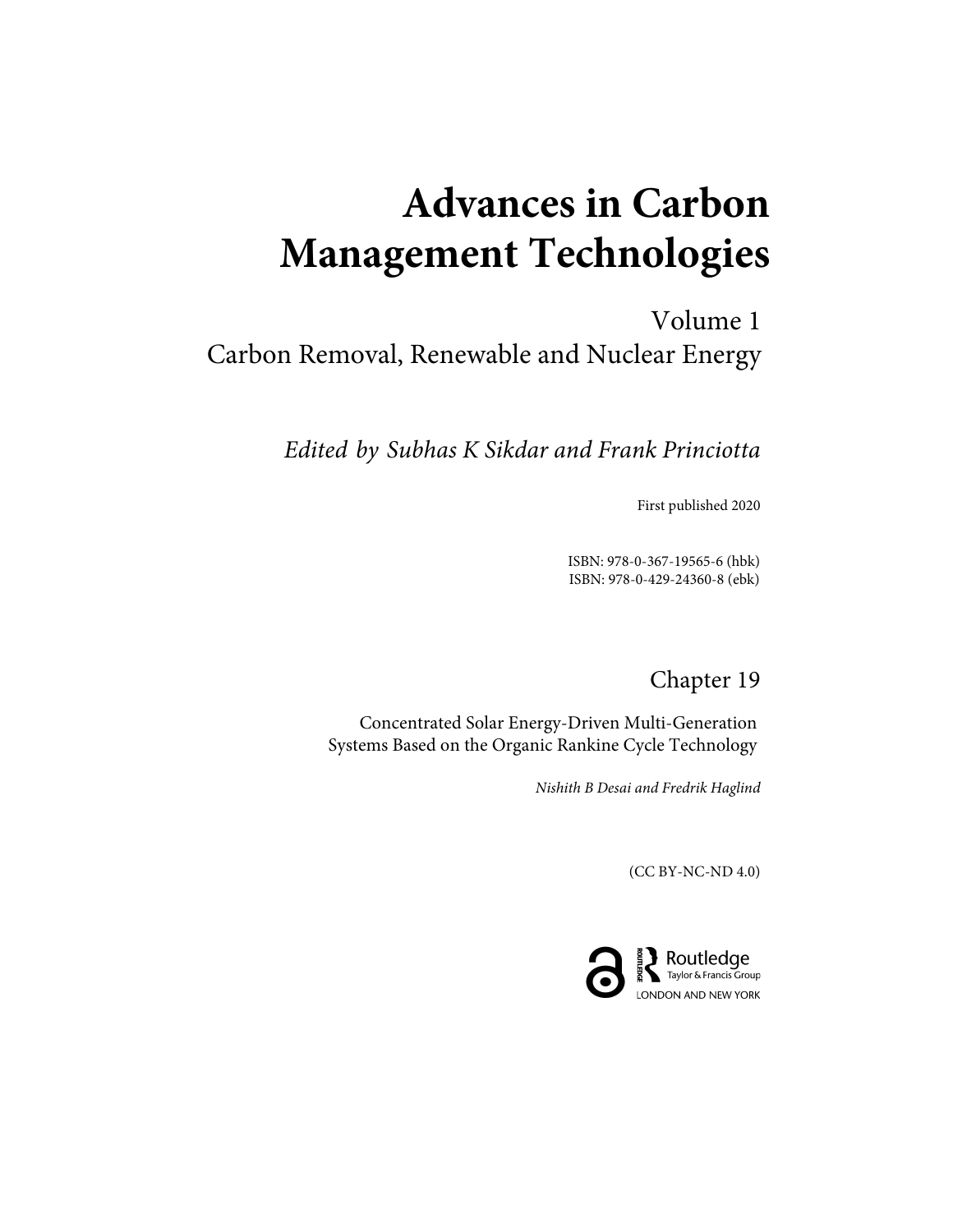## **CHAPTER 19**

## **Concentrated Solar Energy-Driven Multi-Generation Systems Based on the Organic Rankine Cycle Technology**

*Nishith B Desai*\* and *Fredrik Haglind*

#### **1. Introduction**

Design of energy efficient, environmentally friendly and economically viable systems is important for sustainable development. Among the various technology options based on renewable energy sources, concentrated solar power (CSP) systems are considered to be technologies in the development stages. Many small to large-scale power plants (a few  $kW_e$  to a few  $MW_e$ ) based on the CSP technology exist in different sun-rich regions worldwide. Due to the high capital cost and high levelized cost of energy (LCOE), CSP plants have not captured a large market share like those of solar photovoltaic (PV) and wind power plants. Concentrated solar power plants with cost-effective thermal energy storage can work as a base load plant with a high capacity factor. In contrast, solar PV and wind power plants with large-scale battery storage are not cost-effective. Patil et al. (2017) reported that the levelized cost of electricity (LCOE) for solar photovoltaic systems with battery storage is about 36.8% higher than that of the parabolic trough collector-powered organic Rankine cycle system with thermal energy storage. Concentrated solar power plants can also avail of the advantage of producing heat and other products, and thus work as a cogeneration, trigeneration or multi-generation unit. In contrast, solar PV and wind power plants cannot be used for heat production; therefore, the sub-systems for cooling and/or heating and/or desalination should be electricity-driven. Shalaby (2017) recommended avoiding the use solar photovoltaic systems with batteries to drive RO desalination systems because of the high capital and running costs. Commonly-used small to medium-scale, dispatchable (on demand) distributed generation systems are diesel generator-based or biomass-based systems. Biomass- and diesel-based multigeneration units can have electrical or thermal energy-driven sub-systems, depending on the resulting cost of utilities. For isolated regions and islands, the cost of electricity generation is high, as the diesel is imported from the nearby port. The use of biomass is a major concern in places with water scarcity, due to the large water footprints of biomass energy sources (Gerbens-Leenes et al., 2009).

Multi-generation systems achieve a higher efficiency and a higher energy utilization factor than plants producing only electricity (Karellas and Braimakis, 2016). Concentrated solar energy-driven

Department of Mechanical Engineering, Technical University of Denmark, Nils Koppels Allé, Building 403, 2800 Kongens Lyngby, Denmark.

<sup>\*</sup> Corresponding author: nishithdesai17@gmail.com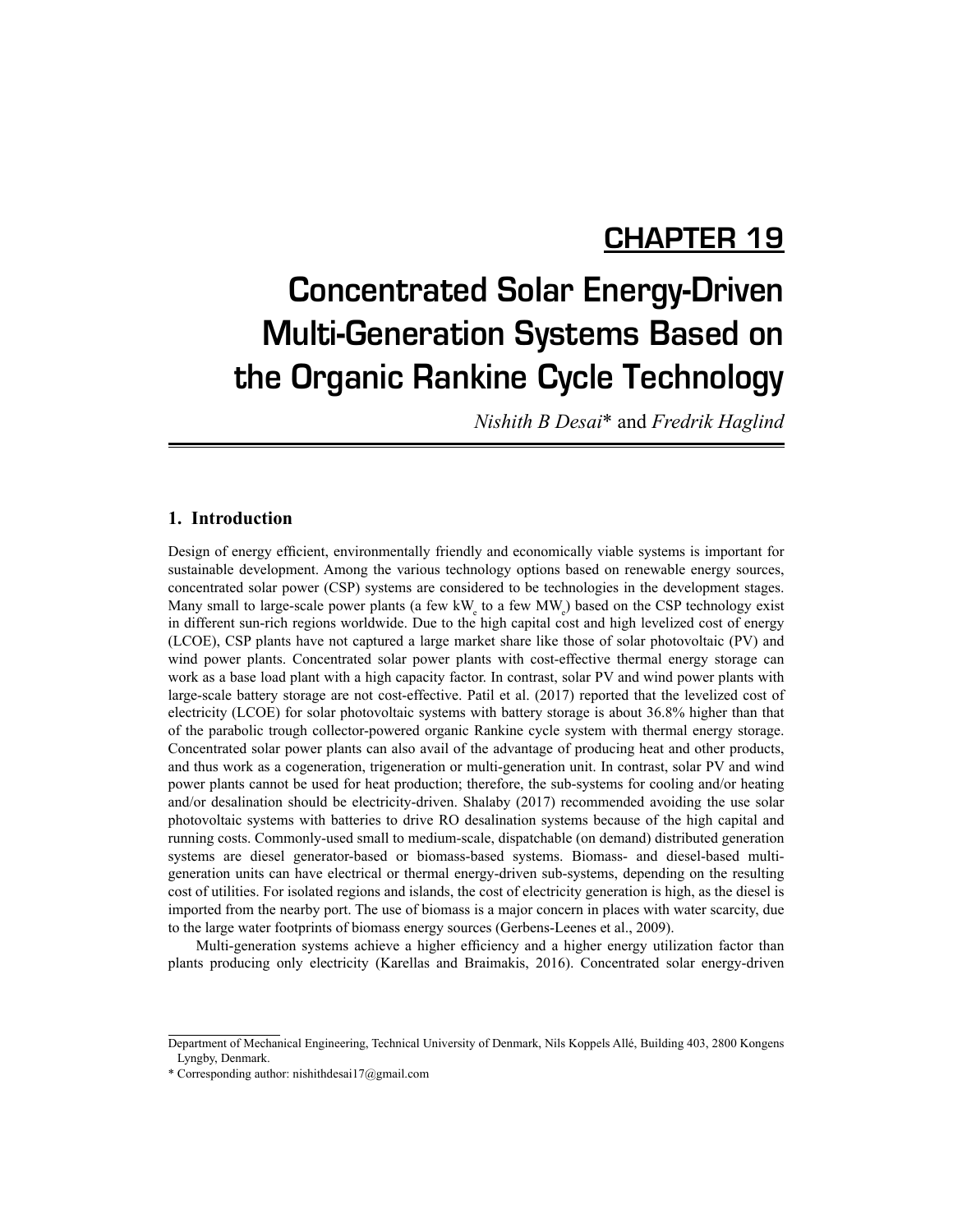

**Figure 1.** Representation of possible energy conversion routes of concentrated solar thermal energy-powered multigeneration systems.

multi-generation systems are also suitable for decentralized installations. Integrated systems powered by concentrated solar energy and biomass energy make up a promising option (Mathkor et al., 2015). Wu et al. (2019) proposed the integration of a concentrated solar thermal energy and power cycle system with a conventional combined cooling, heating and power system. A representation of possible energy with a conventional combined cooling, heating and power system. A representation of possible energy conversion routes of concentrated solar thermal energy-powered multi-generation systems is shown in Figure 1. In the case of a typical parabolic trough collector field, the optical losses (including shading and blocking, cleanliness, shielding by bellows) are about 37% and the thermal losses (including thermal losses from piping) are about 18% (Heller, 2017). For small to medium-scale applications (a few kW<sup>e</sup> to linear Fresnel reflector (LFR) technology with flat mirrors and simple structure are proposed as promising a few MW<sub>e</sub>), organic Rankine cycle power systems have been demonstrated to be efficient solutions for multi-generation plants (Astolfi et al., 2017; El-Emam and Dincer, 2018). Organic Rankine cycle (ORC) power systems can be effectively used for energy sources, like concentrated solar power, biomass, waste heat, geothermal, and ocean thermal. The main advantages of organic Rankine cycle power systems employing dry and isentropic working fluids are the high isentropic efficiency of the turbine at design and part-load conditions, quick start-up, long life-time of the components, low mechanical stresses in turbine blades, automatic and unmanned operation, low operation and maintenance costs, and flexibility and ability to follow variable load profiles (Algieri and Morrone, 2012). All the mentioned characteristics make ORC units particularly suitable for supplying the electricity demand for a vapor compression refrigeration system and/or for a reverse osmosis system or the thermal energy (using high temperature working fluid vapor available at the exhaust of turbine) demand for a vapor absorption refrigeration system and/or for a water distillation system. When designed for multi-product purposes (thermal energydriven), the system is designed with a condensation pressure higher than that of systems designed for power generation only. Hoffmann and Dall (2018) reported that the levelized cost of electricity for a solar power tower integrated Rankine cycle increases by 8.8% when used for co-generation. This is because the condensing stream leaving the turbine should be at a higher temperature in order to act as an energy source for the cogeneration application. The revenue generated from the other product (heat, fresh water, or cooling) may compensate for this low efficiency.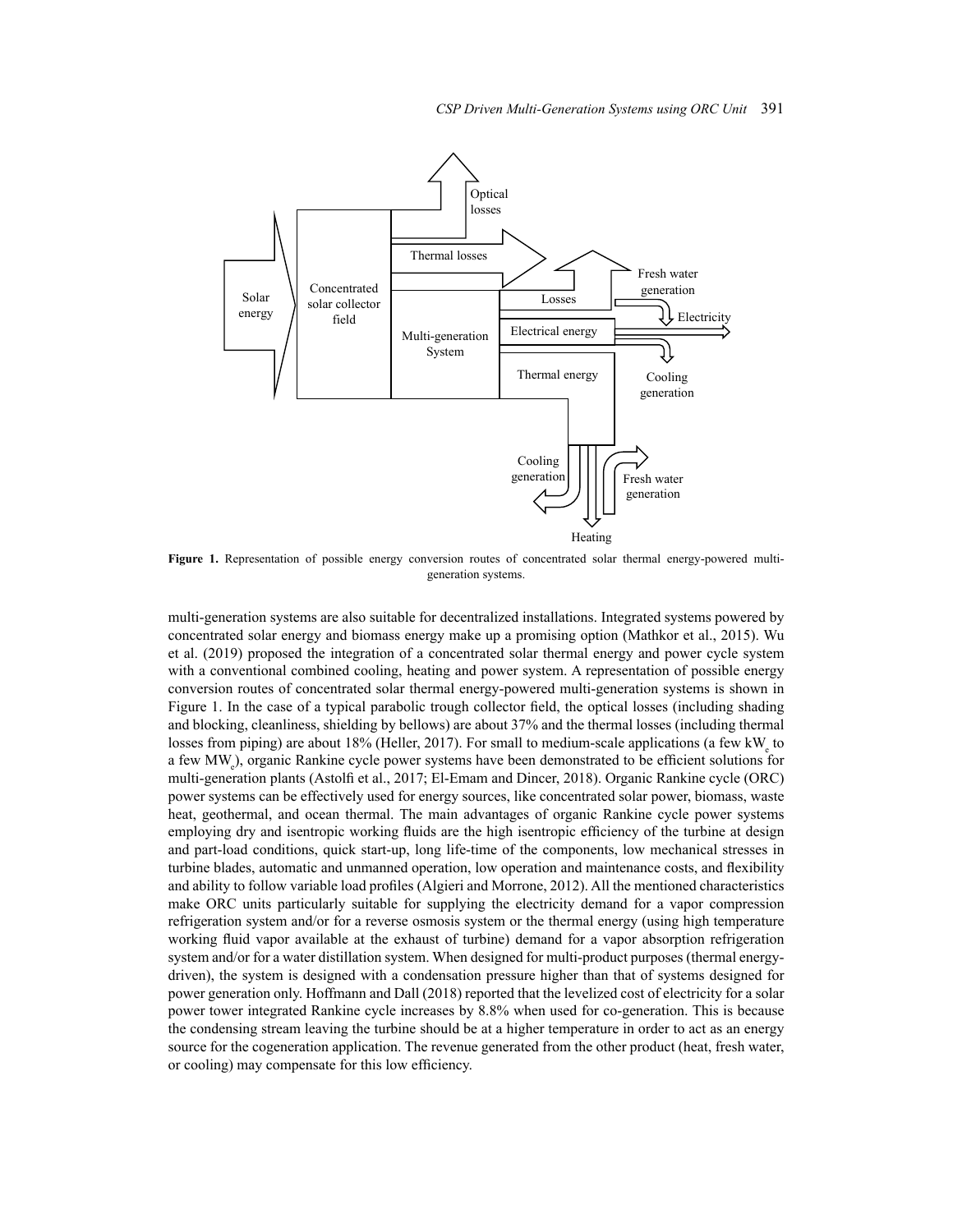In this chapter, different concentrated solar energy-driven multi-generation systems based on the organic Rankine cycle technology for small to medium-scale applications are reviewed. Power generation systems are discussed in section 2. Systems generating power, fresh water and heating are presented in section 3. Section 4 describes power, cooling and heating systems. Design considerations and issues in CSP-driven multi-generation systems using ORC technology are presented in section 5. Finally, concluding remarks are given in section 6.

#### **2. Power Generation**

Parabolic trough collector (PTC)-based CSP plants, using a conventional synthetic thermal oil as a heattransfer fluid (HTF), are the most mature CSP technology. Solar power tower (SPT) technology and linear Fresnel reflector (LFR) technology with flat mirrors and simple structure are proposed as promising alternatives to the PTC-based CSP plants. The solar power tower technology is cost-effective for largescale applications ( $> 50 \text{ MW}_e$ ). The linear Fresnel reflector technology has a lower optical efficiency (Nixon and Davies, 2012; Xie et al., 2012) and requires a much higher area of installation compared to that of a PTC-based CSP plant of the same capacity (Desai and Bandyopadhyay, 2015). The paraboloid dish system is the least applied concentrated solar power technology for power generation, relative to the other technologies.

The conventional steam Rankine cycle is widely used in commercial concentrated solar power plants. Depending on the capacity of the CSP plant and steam conditions at the inlet of the turbine, the thermal efficiency of the steam Rankine cycle is in the range of 20% to 40%. Modular CSP plants with a few kW to a few MW<sub>e</sub> capacity offer solutions in industrial as well as off-grid applications. For such plants, ORC power systems have been demonstrated to be an efficient solution for electricity production (Quoilin et al., 2013). Existing concentrated solar energy-powered organic Rankine cycle-based commercial/ medium-scale plants ( $> 500 \text{ kW}_{e}$ ) for different applications are listed in Table 1 (NREL, 2019; Petrollese et al., 2018; Turboden, 2019; Wendt et al., 2015). In addition, there are a few micro and small-scale CSP-ORC plants, mainly built for research and development purposes, which are not commercially viable and are, therefore, not included in the list.

A simplified schematic of a typical concentrated solar thermal energy-driven organic Rankine cycle power system is given in Figure 2. The system can be equipped with a thermal energy storage for storing the excess energy. When the stored energy is available, the ORC power system runs at full load. However, when the storage is at a minimum level and solar radiation is not sufficient, the heat transfer fluid mass flow rate is adjusted such that the solar field outlet temperature is controlled. The power system mass flow rate and turbine power output are also affected by the variations in the heat transfer fluid flow rate. Part-load efficiencies of the equipment are lower than the design condition efficiencies, and therefore, appropriate models need to be used for predicting the performance of the system. A summary of previous works on medium-scale (a few hundred kW<sub>e</sub> to a few MW<sub>e</sub>) concentrated solar thermal energy-powered organic Rankine cycle power systems is given in Table 2. It can be observed that the parabolic trough collector and linear Fresnel reflector are typically used for medium-scale plants. Recently, a novel nanostructured polymer foil-based concentrated solar power system, which avails the advantages of low capital cost, low operation and maintenance cost, and two-axis tracking, has been analyzed (Desai et al., 2019a; Desai et al., 2019b). This system uses a nanostructured focusing plastic film that is adhered to a glass plate.

It is important to select a proper working fluid for an organic Rankine cycle power system for costefficient utilization of any available heat source. For low and medium-grade heat sources, the dry and the isentropic fluids are the preferred organic working fluids, as the condition at the outlet of the turbine is always either saturated or super-heated vapor, avoiding expansion in the two-phase region (Hung, 2001; Lui et al., 2004). The promising organic working fluids for CSP-based plants are n-pentane, isopentane, hexamethyldisiloxane (MM), toluene and cyclohexane; see Table 2. In commercial, medium-scale actual plants ( $> 500 \text{ kW}_{e}$ ) n-pentane, MM or isobutene are used as working fluids in the ORC system; see Table 1. Apart from the techno-economic performance, environmental, safety, health, and legislative aspects need to be considered in the final selection of the working fluid for the ORC power system.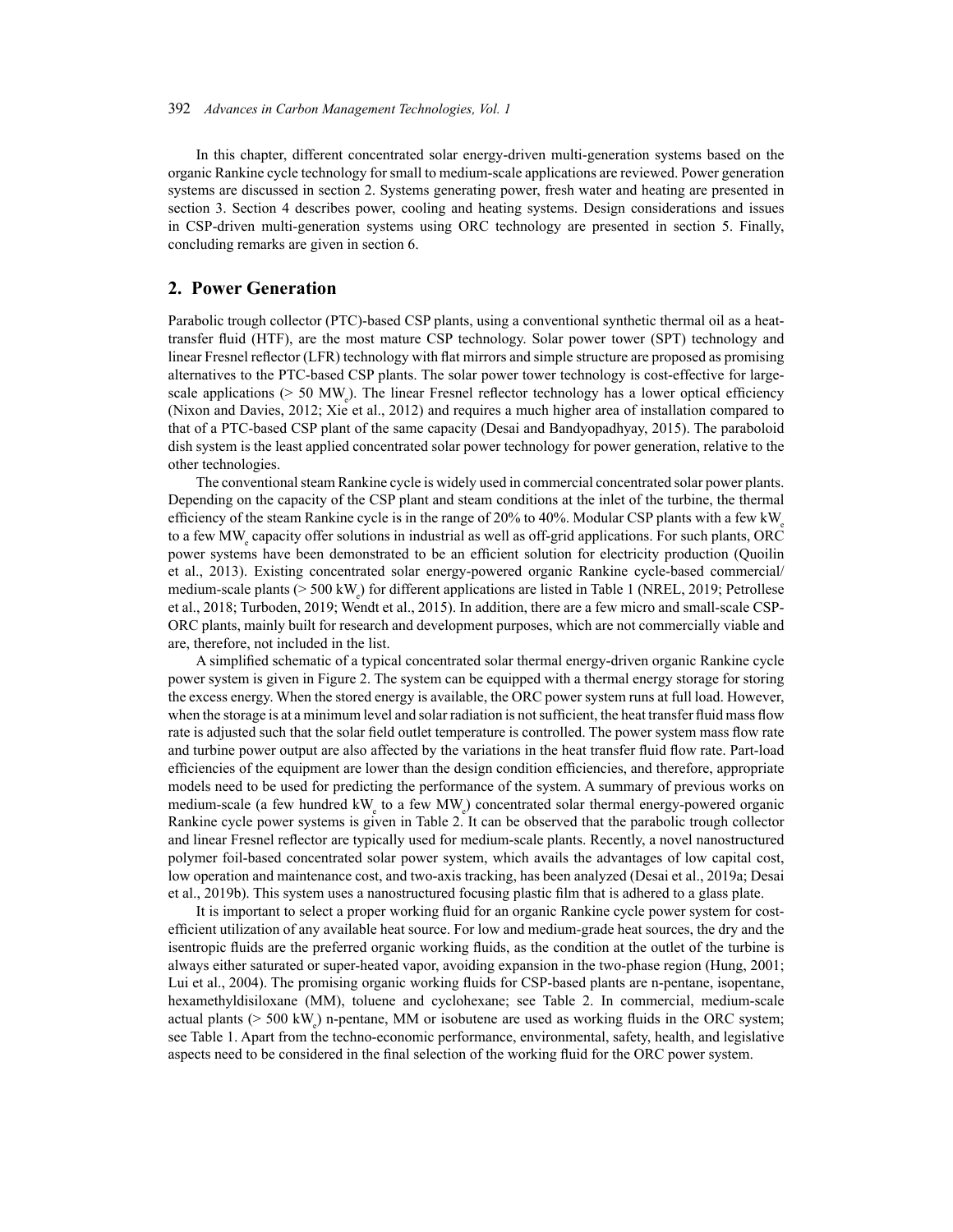**Table 1.** List of concentrated solar energy-powered organic Rankine cycle-based commercial/medium-scale actual plants  $(> 500 \text{ kW}_e)$  for different applications (NREL, 2019; Petrollese et al., 2018; Turboden, 2019; Wendt et al., 2015).

| <b>Name (Location)</b>                                                    | <b>Start</b><br>year | <b>Solar</b><br>field | Solar field<br>area $(m2)$ | <b>Storage</b>             | Application (net capacity)                                                                                                                                                                                        |
|---------------------------------------------------------------------------|----------------------|-----------------------|----------------------------|----------------------------|-------------------------------------------------------------------------------------------------------------------------------------------------------------------------------------------------------------------|
| Saguaro Power Plant<br>(Arizona, USA)                                     | 2006                 | PTC                   | 10,340                     |                            | Electricity generation (1 MW) (currently<br>non-operational).                                                                                                                                                     |
| Rende-CSP Plant<br>(Calabria, Italy)                                      | 2014                 | <b>LFR</b>            | 9,780                      |                            | Electricity generation $(1 \text{ MW})$ . The facility<br>is combined with an already operating<br>biomass-based plant (14 MW).                                                                                   |
| Airlight Energy Ait-Baha<br>Pilot Plant (Ait Baha,<br>Morocco)            | 2014                 | <b>PTC</b>            | 6,159                      | Packed-bed<br>rock $(5 h)$ | Electricity generation from CSP and waste<br>heat from cement industry (hybrid plant)<br>$(2 MW)$ .                                                                                                               |
| Stillwater GeoSolar<br>Hybrid Plant (Fallon,<br>USA)                      | 2015                 | PTC.                  | 24,778                     |                            | Electricity generation. About 17 MW <sub><math>th</math></sub> from<br>CSP combined with geothermal energy<br>producing 33 MW <sub>s</sub> . Additionally, 26.4 MW <sub>s</sub><br>of a solar photovoltaic plant. |
| Aalborg CSP-Brønderslev<br>CSP with ORC project<br>(Brønderslev, Denmark) | 2016                 | <b>PTC</b>            | 26,929                     |                            | Combined heat and electricity production<br>from CSP $(16.6 \text{ MW}_{4})$ and biomass<br>combustion (hybrid plant) (3.8 MW).                                                                                   |
| Ottana Solar Facility<br>(Sardinia, Italy)                                | 2017                 | <b>LFR</b>            | 8,600                      | Two-tank<br>direct         | Power generation (0.6 MW), additionally<br>0.4 MW of solar PV.                                                                                                                                                    |



**Figure 2.** Simplified schematic of a typical concentrated solar thermal energy-driven organic Rankine cycle power system.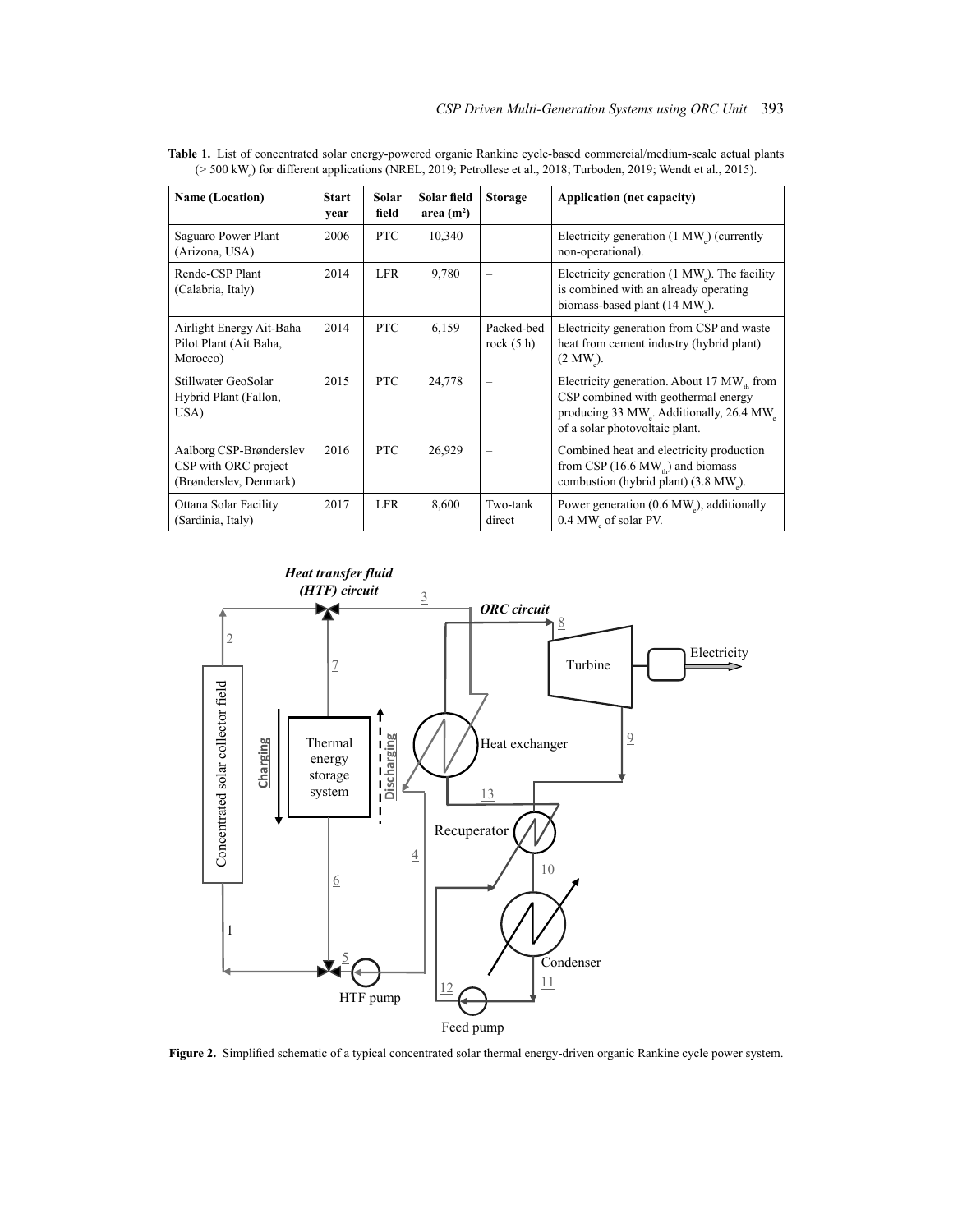Table 2. Summary of previous works on medium-scale concentrated solar power generation based on the organic Rankine cycle technology. **Table 2.** Summary of previous works on medium-scale concentrated solar power generation based on the organic Rankine cycle technology.

| Authors                           | Solar field | Storage                         | ORC capacity/working fluids                                                                             | Max. temp. of<br>ORC/HTF | Remarks                                                                                                                                                                                                                  |
|-----------------------------------|-------------|---------------------------------|---------------------------------------------------------------------------------------------------------|--------------------------|--------------------------------------------------------------------------------------------------------------------------------------------------------------------------------------------------------------------------|
| Casartelli et al. (2015)          | PTC, LFR    |                                 | 2.94 $M_{\odot}$ and 3.57 $M_{\odot}$ (Toluene)                                                         | 295 °C (ORC)             | For cost parity, the cost of the LFR solar field should be about 50%<br>of PTC solar field.                                                                                                                              |
| Cocco and Serra (2015)            | LFR         | Two-tank direct,<br>thermocline | 1 MW <sub>e</sub> (Siliconic oil)                                                                       | 305 °C (ORC)             | The cost of energy for a thermocline storage system is $420 \text{ e}$ /MWh<br>and for the direct two-tank system 430 $\epsilon$ /MWh.                                                                                   |
| Cocco and Cau (2015)              | PTC, LFR    | Two-tank direct                 | 1 MW <sub>e</sub> (Siliconic oil)                                                                       | 305 °C (ORC)             | Cost of energy (1 MW <sub>2</sub> , 2 h storage): LFR-based plant: 380 €/MWh;<br>PTC-based plant: 340 €/MWh.                                                                                                             |
| Rodríguez et al. (2016)           | LFR         | thermocline<br>Two-tank,        | 1 MW <sub>e</sub> (Cyclopentane)                                                                        | 300 °C (ORC)             | Specific cost for a thermocline storage system $(E/kWh_n)$ is about<br>33% on average lower than that of the conventional two-tank<br>storage system.                                                                    |
| Bandyopadhyay (2016)<br>Desai and | PTC, LFR    |                                 | Heptane, Toluene, R245fa, and<br>Cyclohexane, MDM, MM,<br>1 MW <sub>e</sub> (R113, n-pentane,<br>other) | 337 °C (ORC)             | Cost of the LFR field to reach cost parity with a PTC-based plant:<br>plants: 58% of the PTC field cost; the Steam Rankine cycle is a<br>for SRC-based plants: 48% of PTC field cost; for ORC-based<br>preferred option. |
| Garg et al. (2016)                | PTC         | Packed bed                      | butane, isobutene, R245fa, and<br>500 kW <sub>e</sub> (Isopentane, R152a,<br>other)                     | 275 °C (HTF)             | Hybrid plants (5, 50 and 500 kW <sub>c</sub> ) powered by waste heat and solar<br>thermal energy. Isopentane is the preferred working fluid.                                                                             |
| Tzivanidis et al. (2016)          | PTC         | tank direct<br>Single           | toluene, water, MDM, and other)<br>1 MW <sub>e</sub> (Cyclohexane,                                      | 270 °C (HTF)             | Techno-economically, Eurotrough ET-150 is a better solution<br>Cyclohexane is the preferred working fluid.<br>compared to other PTC technologies.                                                                        |
| Russo et al. (2018)               | LFR         | Thermocline                     | 1 MW <sub>e</sub> (Not given)                                                                           | 300 °C (HTF)             | For thermocline storage, forced circulation of molten salts is better<br>compared to the natural circulation.                                                                                                            |
| Javanshir et al. (2018)           | SPT         |                                 | Butane, ethanol, isobutene, R11,<br>R141b                                                               | 350 °C (ORC)             | For a max cycle temperature lower than 300 °C, an ORC system<br>(with R141b) is a better option. For high temperature, combined<br>cycles are the better option.                                                         |
| Bellos and Tzivanidis<br>(2018)   | PTC         | tank direct<br>Single           | cyclohexane, MDM, n-pentane)<br>238 kW <sub>s</sub> to 845 kW <sub>s</sub> (Toluene,                    | 300 °C (HTF)             | Hybrid solar-waste heat-powered system.<br>Toluene is the preferred working fluid.                                                                                                                                       |
| Petrollese and Cocco<br>(2019)    | LFR         | Two-tank direct                 | 716 kW <sub>s</sub> to 730 kW <sub>s</sub> (MM,<br>n-heptane, toluene)                                  | 222 °C (ORC)             | Multi-scenario approach for the plant design.<br>MM is the preferred working fluid                                                                                                                                       |
| Desai et al. (2019a)              | Foil-based  | Two-tank indirect               | 1 MW <sub>e</sub> (n-pentane, MM)                                                                       | 225 °C (ORC)             | A foil-based CSP plant can reduce the LCOE by up to 40%<br>compared to the PTC-based CSP plant.                                                                                                                          |
|                                   |             |                                 |                                                                                                         |                          |                                                                                                                                                                                                                          |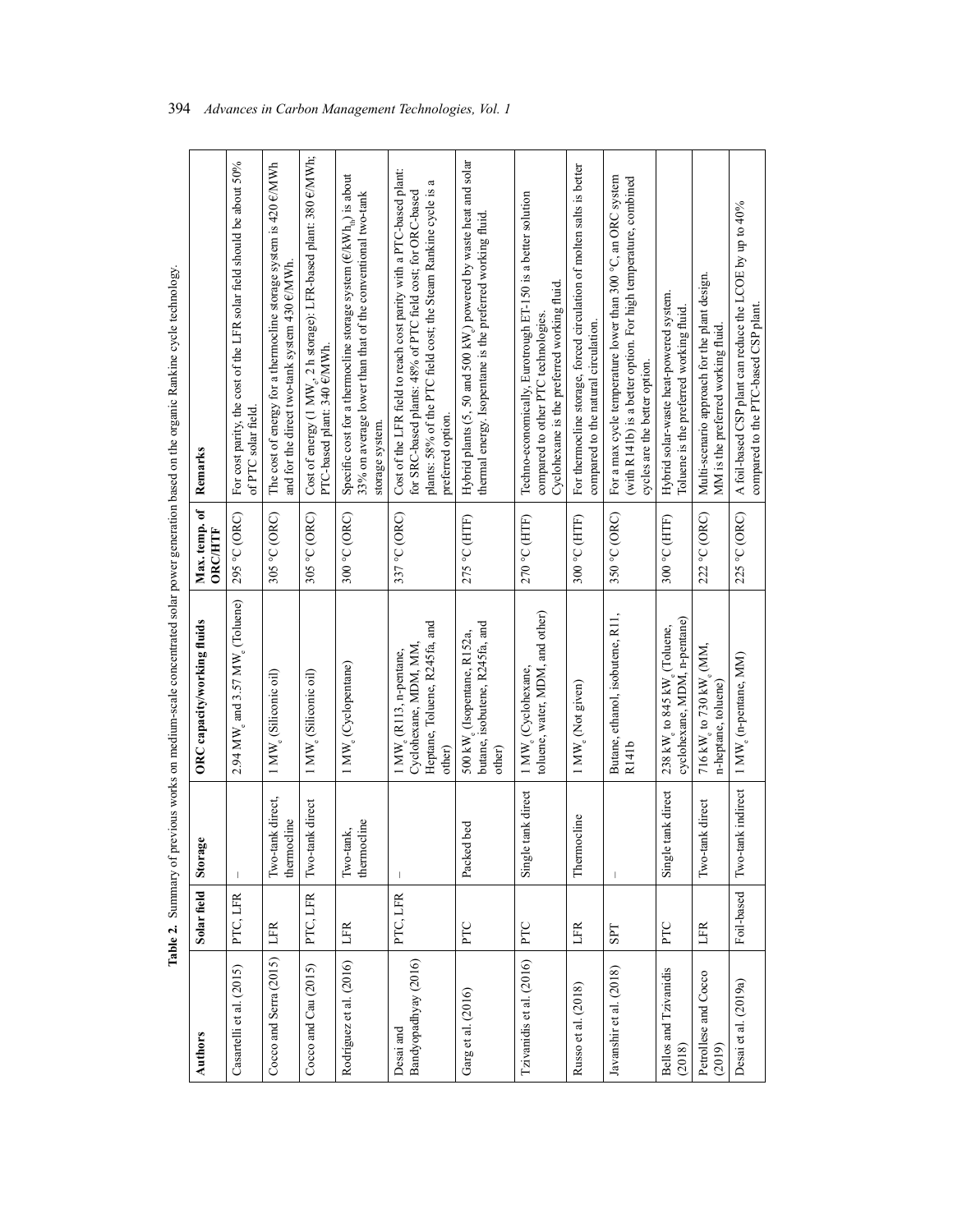In ORC power systems, the expander is the most important component as it has the most effect on the techno-economic performance of the system. Expanders for the ORC power system can be grouped into two types: (i) turbo expanders (axial and radial turbines), and (ii) volumetric expanders (scroll expanders, screw expanders, reciprocation piston expanders, and rotary vane expanders). Turbines with an organic working fluid can reach a very high isentropic efficiency with only one or two stages. In systems with high flow rates and low pressure ratios, axial turbines (100 kW<sub>e</sub> to a few MW<sub>e</sub>) are the most widely used. In contrast, radial-inflow turbines are suitable for the systems with low flow rates and high pressure ratios. However, with decreasing power output and, hence, turbine size, the rotational speed increases proportionally. Therefore, for the low power range (mainly using radial-inflow turbines,  $\langle 100 \text{ kW}_e \rangle$ , it is necessary to design an adequate bearing system and to employ a high-speed generator and power electronics. Radial outflow turbine design allows a high volume flow ratio with the constant peripheral speed along the blade span (Zanellato et al., 2018). Radial-outflow turbines can be used for small to medium-scale applications with an advantage of reduced rotational speed, allowing direct coupling to a generator (Maksiuta et al., 2017). In systems with a capacity less than 50 kW<sub>e</sub>, the turbines cannot be used due to high rotational speed and high cost (Imran et al., 2016). Reciprocating piston expanders (Wronski et al., 2019) and screw expanders (Bao and Zhao, 2013) can be used for small capacity plants. Scroll expanders and rotary vane expanders can be used in small or micro-scale ORC power systems (Bao and Zhao, 2013).

Apart from the expander, the heat exchangers (evaporator, recuperator, and condenser) represent a significant share of the total ORC system cost. Temperature driving force (pinch point temperature difference) and pressure drops are key performance parameters regarding heat transfers, and each heat exchanger in the power system should be sized based on these parameters. The most commonly used heat exchangers for ORC power systems are shell and tube heat exchangers (for large-scale power systems) and plate heat exchangers (for small-scale power systems, due to compactness) (Quoilin et al., 2013). Organic Rankine cycle feed pumps should meet the requirements of efficiency, controllability and low net pressure suction head. In addition, the ORC power system should be leak–proof, because the organic fluids are expensive (compared to water) and can be toxic, flammable, and have high values of global warming potential and/or ozone depletion potential. In a conventional steam Rankine cycle system, the pump electricity consumption is very low compared to the power output (low back work ratio). On the other hand, in an ORC power system, the irreversibility in the pump can reduce the overall cycle efficiency significantly (Quoilin et al., 2013).

As for the thermal energy storage technologies, the most widely-used systems for CSP-driven organic Rankine cycle systems are the conventional indirect two-tank molten salt storage technology (for large capacity) and the direct thermal oil storage technology (for small capacity). Sensible thermal energy storage using a single tank packed-bed that consists of solids (such as rocks) as the heat storage medium and a heat transfer fluid in direct contact with the solids has also been analyzed in the literature (Cocco and Serra, 2015; Russo et al., 2018). The latent heat thermal energy storage is still at the proof of concept stage because of the low thermal conductivity, resulting in slow charge and discharge processes.

#### *2.1 Thermodynamic analysis*

#### *2.1.1 Solar collector field*

The solar collector field useful heat gain,  $\dot{Q}_{cL}$ , can be calculated as follows:

$$
\dot{Q}_{CL} = \eta_{o,CL} \cdot f_{clean} \cdot DNI \cdot IAM \cdot A_{p,CL} - U_{l,1} \cdot (T_{m,CL} - T_a) \cdot A_{p,CL} - U_{l,2} \cdot (T_{m,CL} - T_a)^2 \cdot A_{p,CL}
$$
\n<sup>(1)</sup>

where  $\eta_{o,CL}$  is the optical efficiency of the solar collector field,  $U_{l,1}$  and  $U_{l,2}$  are the heat loss coefficients based on the aperture area of the solar collector field,  $A_{p,CL}$  is the aperture area of the solar collector field,  $T_{m,CL}$  is the mean temperature of the solar collector field,  $T_a$  is the ambient temperature, and DNI is the direct normal irradiance. The incidence angle modifier (IAM) represents the reduction of the optical efficiency due to the incidence angle in parabolic trough collector fields and due to the incidence and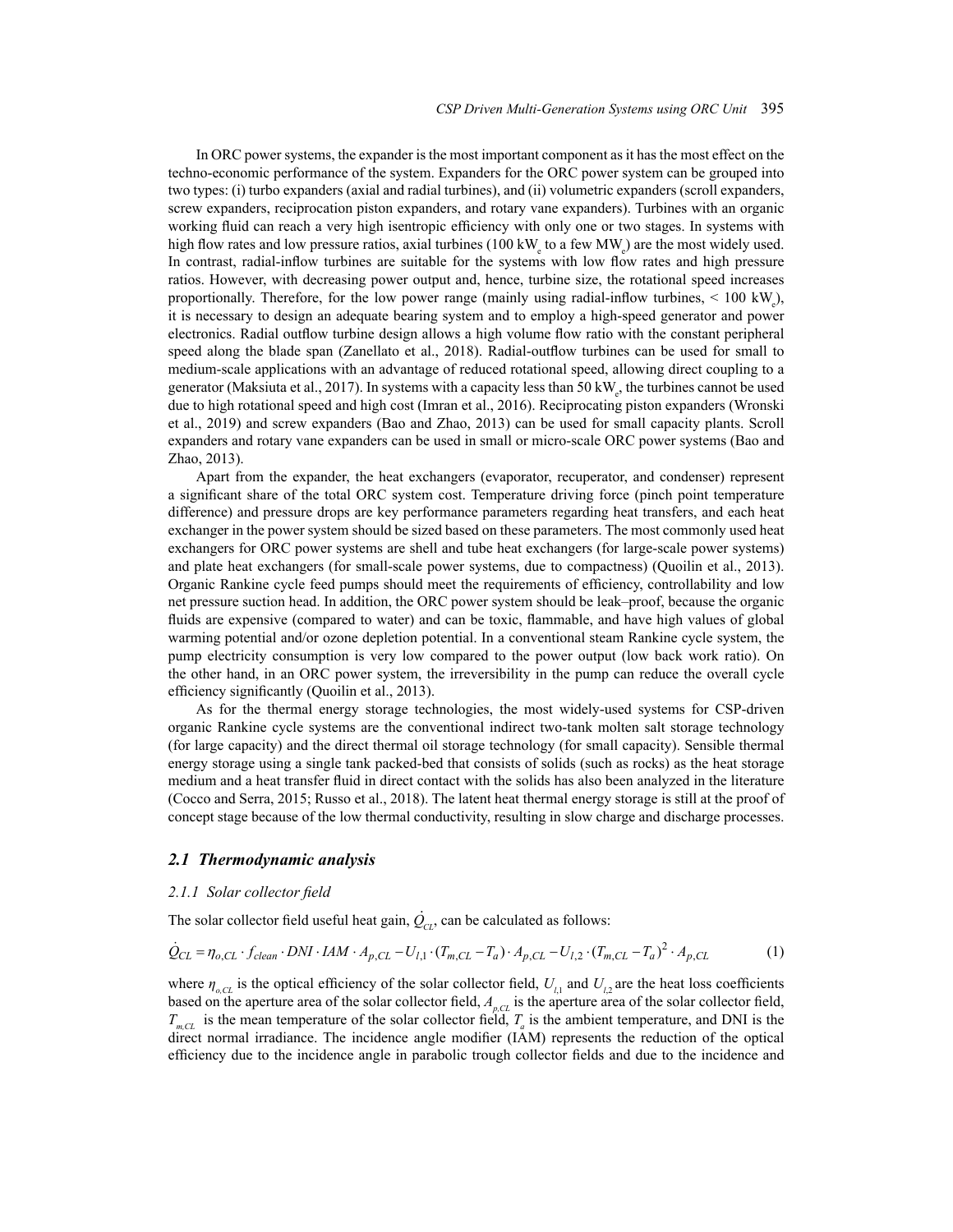the transversal angles in linear Fresnel reflector fields. The IAM for the system with two-axis tracking (paraboloid dish) is one. The cleanliness factor  $(f_{clean})$  is the ratio of the optical efficiency in average dirty conditions to the optical efficiency with the same optical element in clean condition.

#### *2.1.2 Organic Rankine cycle power system*

The organic Rankine cycle feed pump increases the pressure of the working fluid (from state 11 to 12 in Figure 2). The power consumption of the pump,  $\hat{W}_p$ , is computed as follows:

$$
\dot{W}_P = \frac{\dot{m}_{ORC} \cdot (h_{12s} - h_{11})}{\eta_{is,P}}
$$
\n(2)

where *m*<sub>*ORC</sub>* is the mass flow rate of the organic working fluid, *η<sub>is,P</sub>* is the isentropic efficiency of the feed</sub> pump, and *hi* denotes specific enthalpy at i-th state point. The index *s* refers to a state achieved after an isentropic compression/expansion.

The organic working fluid in the liquid state at the maximum operating pressure (state 13) enters the heat exchanger. In the heat exchanger, heat is transferred from the high temperature heat transfer fluid, heated through the solar collector field, to the organic working fluid. Typically, this heat exchanger consists of three parts, a preheater, evaporator, and superheater. The heat transfer rate in the heat exchanger,  $\dot{Q}_e$ , is given as follows:

$$
\dot{Q}_e = \dot{m}_{ORC} \cdot (h_s - h_{13}) \tag{3}
$$

The power output of the turbine,  $\dot{W}_r$ , and the gross electric output,  $\dot{W}_{el,gross}$ , are calculated as follows:

$$
\dot{W}_T = \dot{m}_{ORC} \cdot (h_s - h_{9s}) \cdot \eta_{is,T} \quad \text{and} \quad \dot{W}_{el,gross} = \dot{W}_T \cdot \eta_g \tag{4}
$$

where  $\eta_{is,T}$  is the isentropic efficiency of the turbine and  $\eta_g$  is the generator efficiency.

In the case of dry organic working fluids, the state point after the expansion in the turbine is superheated. The organic liquid at state 12 enters a recuperator (this component is optional) where the low-pressure organic fluid vapor from the turbine (state 9) supplies heat. Finally, the turbine exhaust is condensed in a condenser after part of its heat has been transferred in the recuperator. The heat transfer rate in the condenser,  $\dot{Q}_c$ , is calculated as follows:

$$
\dot{Q}_c = \dot{m}_{ORC} \cdot (h_{10} - h_{11}) \tag{5}
$$

#### **3. Power, Fresh Water Generation and Heating**

Reasonable water and electricity supply policies are of vital importance for the development of locations where there is inadequate water. Solar photovoltaic systems or diesel generator systems using reverse osmosis (RO) for fresh water generation are commonly used for a few  $kW_{\rm e}$  to a few  $MW_{\rm e}$  capacity plants, for simultaneous generation of electricity and fresh water. For dispatchable (on demand) electricity and fresh water generation in isolated regions and on islands, diesel generator-based systems are used. With respect to CSP-based electricity and fresh water generation systems, steam Rankine cycle power systems (Palenzuela et al., 2015), organic Rankine cycle power systems (Astolfi et al., 2017), or supercritical carbon dioxide Brayton cycle power systems (Sharan et al., 2019) can be used for power generation, and reverse osmosis systems (El-Emam and Dincer, 2018) or thermal energy-driven desalination systems (Astolfi et al., 2017) can be used for fresh water generation. Simplified schematics of a typical concentrated solar thermal energy-driven organic Rankine cycle-based electricity system with reverse osmosis-based desalination system and thermal energy-driven desalination systems are shown in Figures 3 and 4, respectively. A summary of previous works on concentrated solar power-based cogeneration systems using the ORC technology and desalination system (reverse osmosis or thermally driven) is given in Table 3.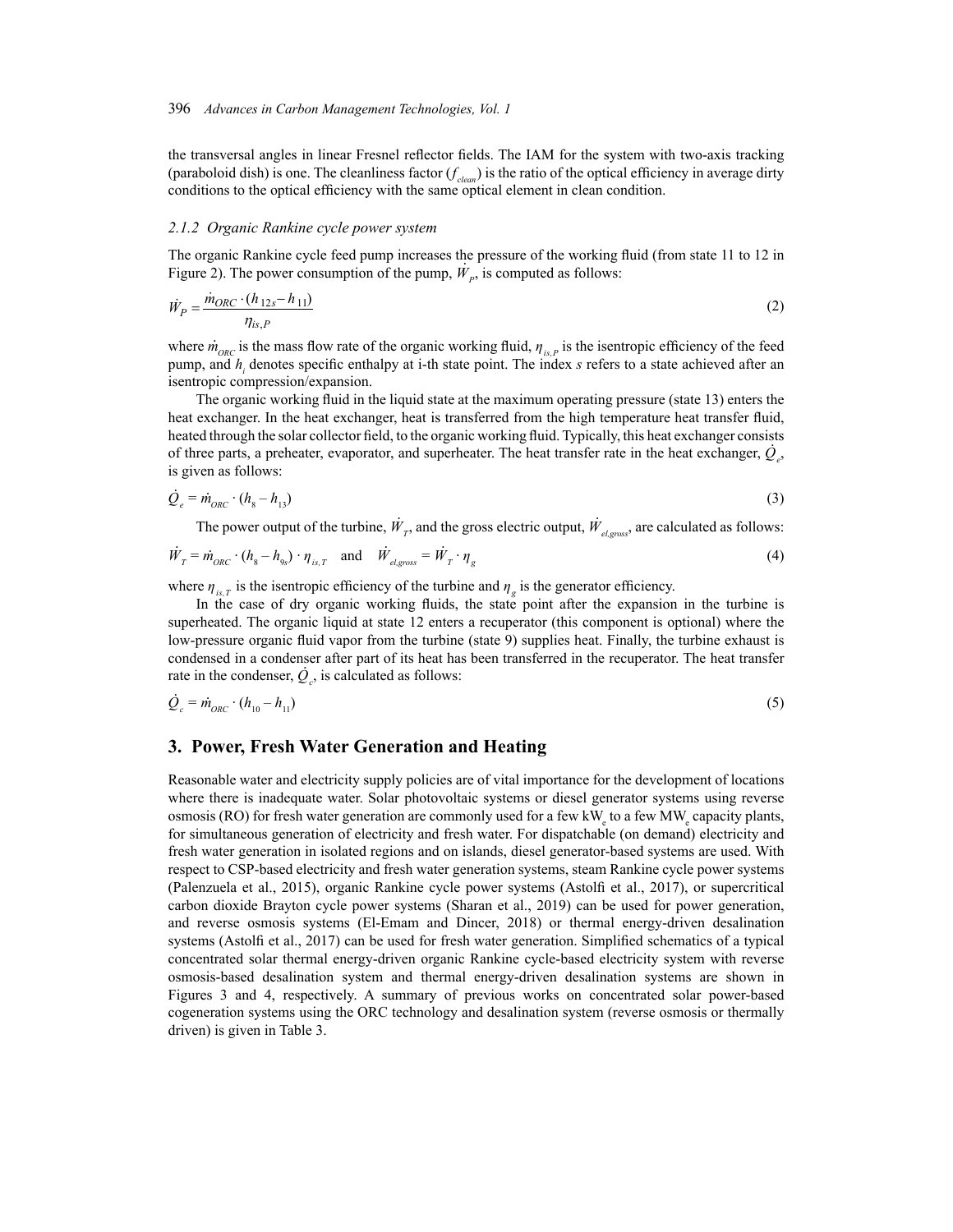

and reverse osmosis-based desalination system. **Figure 3.** Simplified schematic of a typical concentrated solar thermal energy-driven organic Rankine cycle-based electricity



Figure 4. Simplified schematic of a typical concentrated solar thermal energy-driven organic Rankine cycle-based electricity and thermal energy-driven desalination system.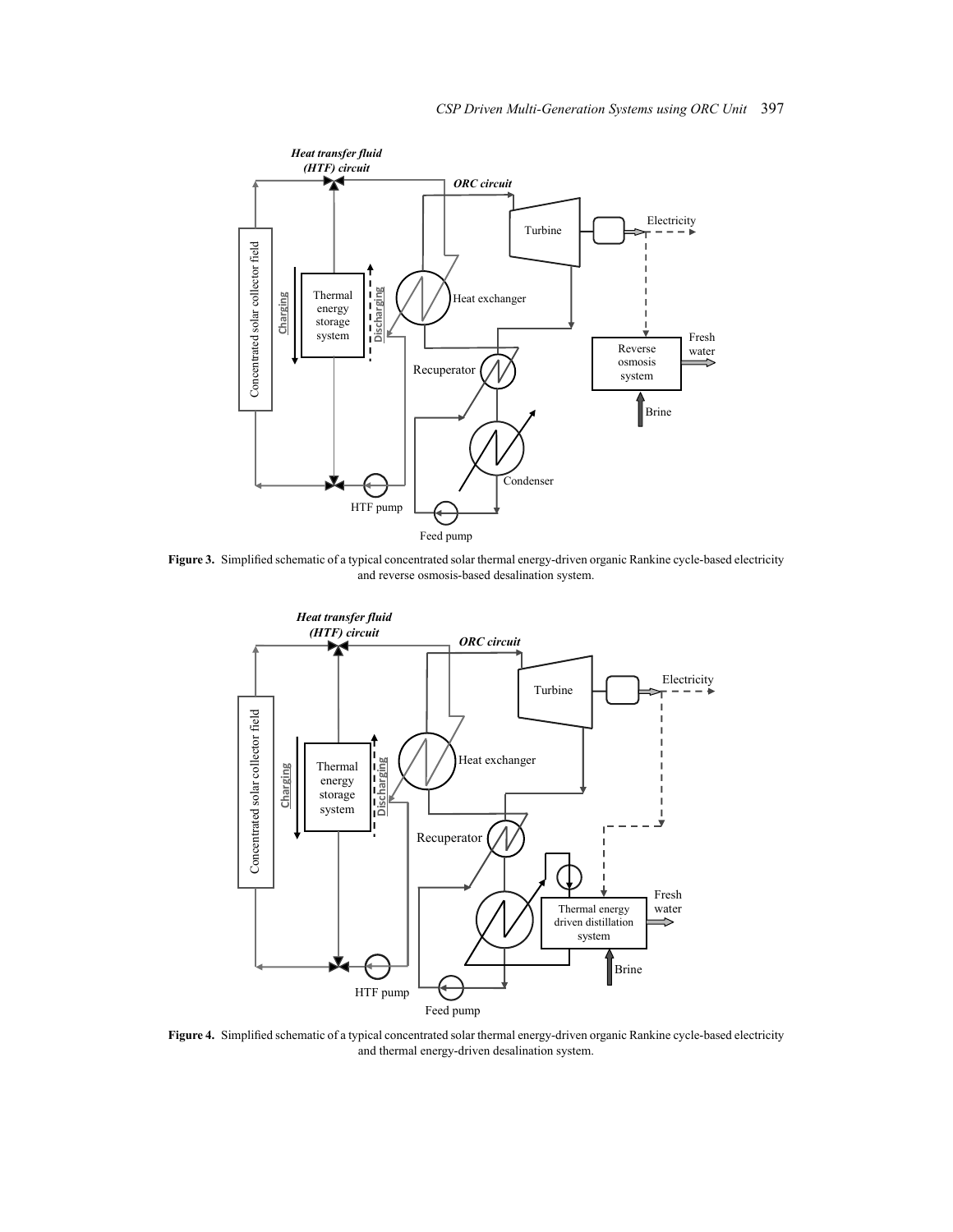Table 3. Summary of previous works on concentrated solar energy-powered electricity and fresh water generation systems based on the organic Rankine cycle technology.

| Authors                      | Solar               | Storage                  | pacity/working fluids<br>ORC ca                                                                                          | Max.                      | Desalination                    | Remarks                                                                                                                                                                                                                                                                 |
|------------------------------|---------------------|--------------------------|--------------------------------------------------------------------------------------------------------------------------|---------------------------|---------------------------------|-------------------------------------------------------------------------------------------------------------------------------------------------------------------------------------------------------------------------------------------------------------------------|
|                              | field               |                          |                                                                                                                          | of ORC/HTF<br>temperature | system                          |                                                                                                                                                                                                                                                                         |
| García (2007<br>Delgado and  | PTC                 |                          | methylcyclotetrasiloxane, MM)<br>Toluene, Octa-<br>$100$ kW $_{\!\!\!2}$                                                 | 365 °C (HTF)              | R <sub>O</sub>                  | Toluene is a promising working fluid, based on thermodynamic analysis of<br>the system.                                                                                                                                                                                 |
| Bruno et al.<br>(2008)       | ETC,<br>FPC,<br>PTC | $\mid$                   | tribromomethane, dibromomethane,<br>(Isopentane, n-propilbenzene,<br>11.72 kWe and 27.82 kWe<br>ethylbenzene, and other) | 400 °C (ORC)              | R <sub>O</sub>                  | Solar thermal energy-based fresh water generation cost: 4.32 €/m <sup>3</sup> to 5.5 €/<br>m <sup>3</sup> . PV-RO-based fresh water generation cost: 12.83 €/m <sup>3</sup> to 14.85 €/m <sup>3</sup> .<br>Isopentane and n-propilbenzene are promising working fluids. |
| Sharaf (2010)<br>Nafey and   | CPC,<br>FPC,<br>PTC |                          | to 1131 kW <sub>s</sub> (Toluene,<br>dodecane, nonane, octane)<br>998 kW <sub>e</sub>                                    | 300 °C (HTF)              | R <sub>O</sub>                  | Toluene is a promising working fluid for PTC-based plants (with fresh<br>System with direct vapor generating solar collectors.<br>water generation cost: 0.903 \$/m <sup>3</sup> ).                                                                                     |
| Nafey et al.<br>(2010)       | PTC                 |                          | to 662 kW <sub>e</sub> (Toluene)<br>347 kW                                                                               | 340 °C (HTF)              | RO                              | Fresh water generation cost (seawater desalination): 0.59 \$/m <sup>3</sup> to 0.89 \$/m <sup>3</sup> .                                                                                                                                                                 |
| Sharaf et al.<br>$(2011)$    | PTC                 |                          | to $1123$ kW <sub>e</sub> (Toluene)<br>394 kW <sub>e</sub>                                                               | 350 °C (HTF)              | MED-MVC<br>MED-TVC,             | compression (MED-TVC) is better than the mechanical vapor compression<br>Plant using a multi-effect distillation system with thermal vapor<br>(MED-MVC)                                                                                                                 |
| Karellas et al.<br>(2011)    | PTC                 | $\mathsf I$              | (R134a)<br>$250$ kW <sub>e</sub>                                                                                         | $113.5^{\circ}C$<br>(ORC) | R <sub>O</sub>                  | Hybrid system integrating solar PV and CSP-ORC. Minimum cost of fresh<br>water production is about 6.52 €/m <sup>3</sup> for Chalki Island, Greece.                                                                                                                     |
| Sharaf $(2012)$              | PTC                 | $\overline{\phantom{a}}$ | Not mentioned (Toluene)                                                                                                  | 350 °C (HTF)              | MED-TVC,<br>MED-MVC<br>RO, MED, | A CSP-ORC-system with RO desalination is the best alternative (with fresh<br>water generation cost: 0.57 \$/m <sup>3</sup> ).                                                                                                                                           |
| Li et al.<br>(2013)          | PTC                 | $\mathbf{I}$             | (MM)<br>$100$ kW                                                                                                         | 400 °C (HTF)              | RO                              | Supercritical ORC-systems have higher thermal efficiency than a<br>subcritical ORC-system                                                                                                                                                                               |
| Mathkor et al.<br>(2015)     | PTC                 |                          | 1 MW <sub>e</sub> (Cyclopentane)                                                                                         | 189 °C (ORC)              | Single effect<br>desalination   | Hybrid system by CSP and biomass energy using an ORC-unit (1 MW <sub>o</sub> ),<br>single absorption chiller (682.3 kW and a single effect desalination unit<br>$(234 \text{ m}^3/\text{day})$ . Exergy efficiency: 41.7%.                                              |
| Astolfi et al.<br>(2017)     | PTC                 | Thermo-<br>cline         | MW <sub>e</sub> (n-pentane)<br>Up to 5 $\mathbb{R}$                                                                      | 300 °C (HTF)              | <b>MED</b>                      | Hybrid system powered by a CSP-ORC, solar PV, and DG-set with RO and<br>MED-units. Fresh water generation cost: 1.43 \$/m <sup>3</sup> to 2.15 \$/m <sup>3</sup>                                                                                                        |
| El-Emam and<br>Dincer (2018) | PTC                 | Two-tank<br>indirect     | to 500 kW <sub>s</sub> (n-octane)<br>$200$ kW                                                                            | 340 °C (ORC)              | RO                              | desalination unit, and electrolyzer. Optimum exergy efficiency and cost<br>Polygeneration using an ORC-unit, vapor absorption cooling unit<br>rate: 30.3% and 278.9 \$/h.                                                                                               |
| Desai et al.<br>(2019b)      | based<br>Foil-      | Two-tank<br>indirect     | cyclopentane, isopentane, toluene)<br>1 MW <sub>e</sub> (n-pentane, MM                                                   | 238 °C (ORC)              | <b>MED</b>                      | Lowest LCOE for cyclopentane (0.17 €/kWh <sub>e</sub> ) and lowest levelized cost of<br>water for MM $(0.91 \text{ E/m}^3)$                                                                                                                                             |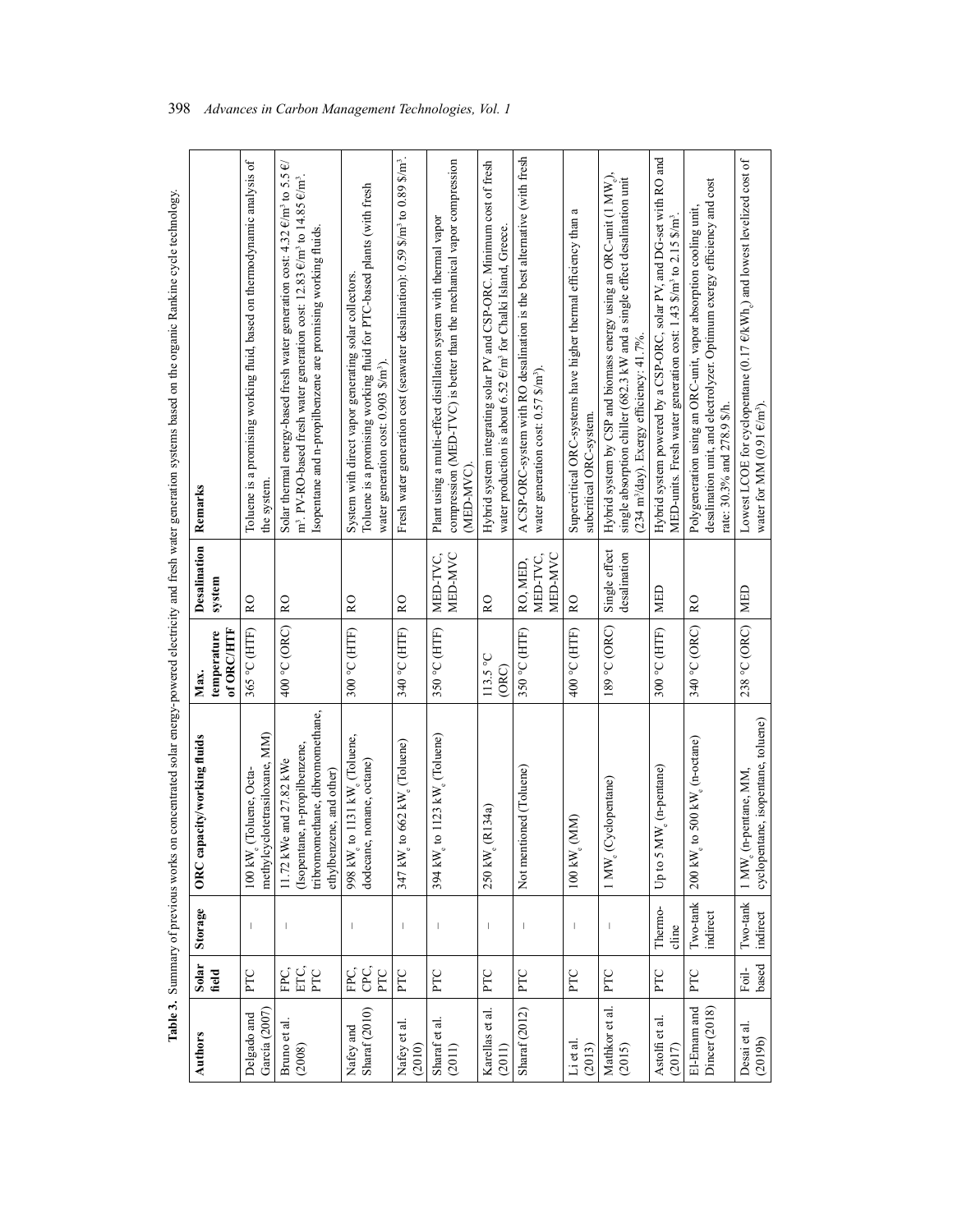Toluene (Delgado-Torres et al., 2007), R134a (Karellas et al., 2011), isopentane (Bruno et al., 2008), MM (Li et al., 2013), and n-octane (El-Emam and Dincer, 2018) were proposed as promising organic working fluids for CSP-driven ORC systems with RO desalination. For concentrated solar thermal energy-driven ORC-systems with a thermal energy-driven desalination system, n-pentane (Astolfi et al., 2017), toluene (Sharaf, 2012), and cyclopentane (Mathkor et al., 2015; Desai et al., 2019b) were proposed as promising organic working fluids.

The parabolic trough collector is the most widely-used CSP technology for ORC-based cogeneration systems (El-Emam and Dincer, 2018). Recently, a nanostructured polymer foil-based concentrated solar collector technology was analyzed as a promising alternative compared to a PTC-based system for ORC power systems integrated with a multi-effect distillation (MED) desalination system (Desai et al., 2019b). The assumptions related to the solar irradiation, capital cost of the sub-systems and electricity consumption significantly influence the techno-economic performance of the cogeneration system. The concentrated solar thermal energy integrated MED-system is less expensive than a RO-based desalination system (Ghobeity et al., 2011; Sharan et al., 2019). Depending on seawater salinity, membrane configuration and efficiencies of components, the specific electricity consumption for reverse osmosis systems is about 3.5 kWh<sub>e</sub>/m<sup>3</sup> to 5 kWh<sub>e</sub>/m<sup>3</sup> (IRENA, 2012; Sharan et al., 2019). For multi-effect seawater distillation systems, the specific electricity consumption is about 1 kWh<sub>e</sub>/m<sup>3</sup> to 1.5 kWh<sub>e</sub>/m<sup>3</sup> (Alfa Laval, 2018).

#### **4. Power, Cooling and Heating**

Conventional vapor compression refrigeration systems (VCRS) powered by electrical energy are widely used for cooling applications. Such systems can be powered by electrical energy produced by a concentrated solar thermal energy-based organic Rankine cycle power system. A low-grade thermal energy-driven vapor absorption refrigeration system (VARS) can also be integrated as a bottoming cycle to an organic Rankine cycle power system. A simplified schematic of a typical concentrated solar thermal energy-driven organic Rankine cycle-based vapor compression or absorption refrigeration system is given in Figure 5. A summary of previous works on CSP-driven ORC-based cooling and/or heating systems is given in Table 4.



Figure 5. Simplified schematic of a typical concentrated solar thermal energy-driven organic Rankine cycle-based electricity and vapor compression or absorption refrigeration system.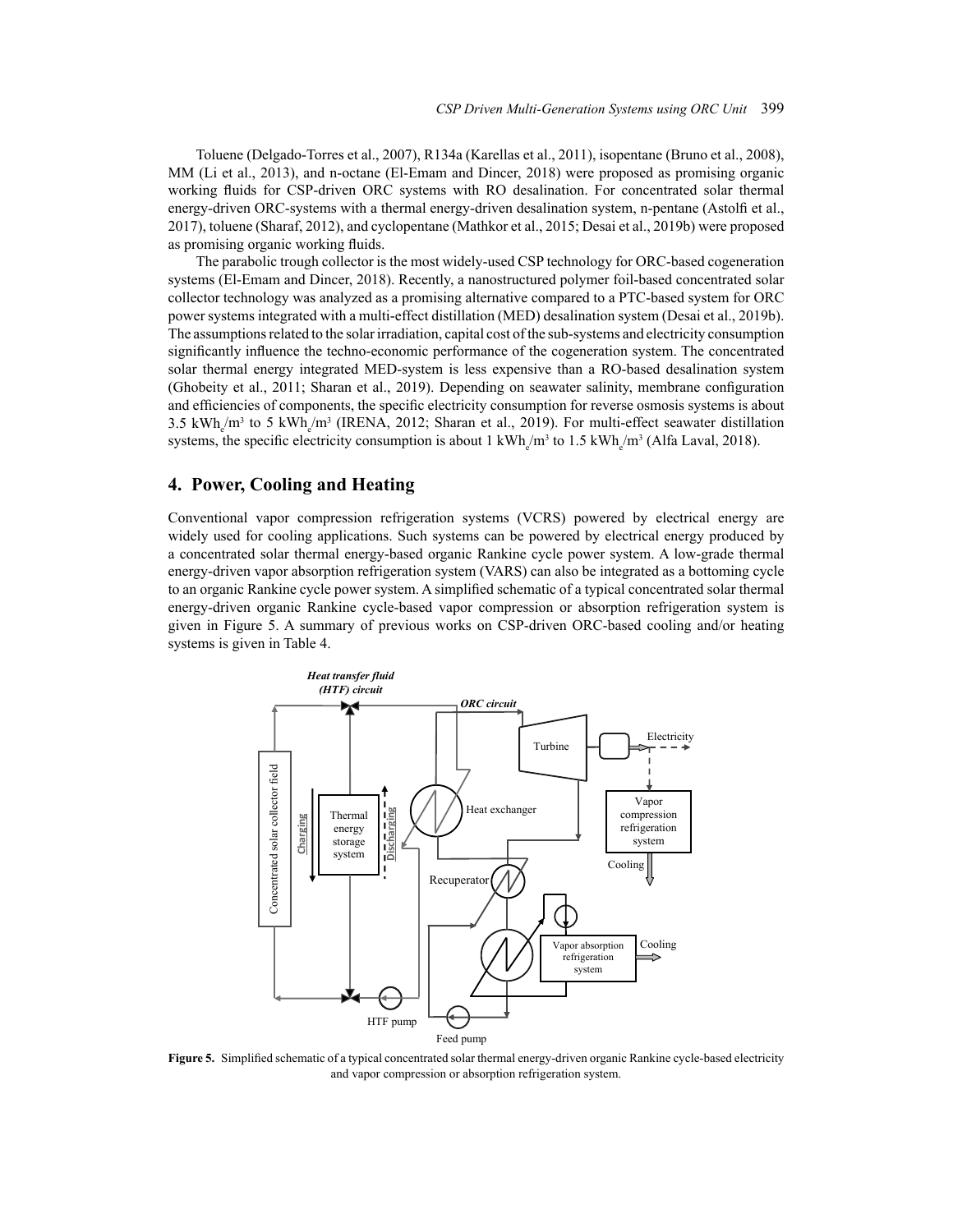Table 4. Summary of previous works on CSP-driven ORC-based cooling and/or heating systems. **Table 4.** Summary of previous works on CSP-driven ORC-based cooling and/or heating systems.

| Authors                          | Solar collector                    | ORC capacity/working<br>uids<br>€                                                           | Cooling system/<br>refrigerants                   | Remarks                                                                                                                                                                                                                                      |
|----------------------------------|------------------------------------|---------------------------------------------------------------------------------------------|---------------------------------------------------|----------------------------------------------------------------------------------------------------------------------------------------------------------------------------------------------------------------------------------------------|
| Al-Sulaiman et al.<br>(2011a)    | PTC                                | 500 kW <sub>e</sub> (n-octane)                                                              | VARS (LiBr-H <sub>2</sub> O)                      | Exergy efficiency of trigeneration system: 20% for solar mode, 7% for storage<br>mode, and 8% for solar-storage mode.                                                                                                                        |
| Al-Sulaiman et al.<br>(2011b)    | SOFC-Biomass-<br>solar thermal     | 500 kW <sub>e</sub> (n-octane)                                                              | VARS (LiBr-H <sub>2</sub> O)                      | Energy efficiency of trigeneration system: 90% for solar mode, 90% for biomass<br>mode, 76% for solid oxide fuel cell (SOFC) mode.                                                                                                           |
| Buonomano et al.<br>(2015)       | Solar thermal and<br>geothermal    | $kW_{e}$ (R245fa)<br>$\circ$                                                                | VARS (LiBr-H,O)                                   | System efficiency: 69.4% for trigeneration mode, 6.4% for only power mode.<br>Cooling capacity: 30 kW, heating capacity: 87 kW,<br>Payback period range: 2.5 y to 7.6 y.                                                                     |
| Braimakis (2016)<br>Karellas and | PTC and biomass                    | .42 kW <sub>e</sub> (R134a, R152a,<br>R245fa)                                               | VCRS (R134a, R152a,<br>R245fa)                    | Solar-ORC thermal, electrical and exergy efficiency: 6%, 3%, and 7%. COP of<br>Cooling capacity: 5 kW, heating capacity: 53.5 kW.<br>VCRS: 3.88, payback period: 7 y.                                                                        |
| Patel et al. (2017)              | <b>PTC/LFR/dish</b><br>and biomass | 0 kW <sub>e</sub> (n-pentane,<br>oluene, R245fa)                                            | Cascade VARS-VCRS                                 | Fully biomass-based system better than solar-biomass system. LFR as a solar field<br>and n-pentane as an ORC working fluid are the more appropriate choices.                                                                                 |
| Tzivanidis (2017)<br>Bellos and  | PTC                                | (Toluene, n-octane,<br>MDM, MM, etc.)<br>9.3 to 177.6 kW <sub>e</sub><br>$\infty$           | VARS (LiBr-H,O)                                   | For toluene, net power output: 177.6 kW, heating capacity: 398.8 kW <sub>th</sub> , cooling<br>Toluene is the more suitable working fluid with exergy efficiency of 29.42%<br>capacity: 947.2 kW.                                            |
| Bellos et al. (2018a)            | PTC and biomass                    | n-heptane, cyclohexane)<br>n-octane, MDM, MM,<br>.2 kW <sub>e</sub> (Toluene,<br>$^{\circ}$ | VCRS (R141b, R 600,<br>R161, R600a, and<br>other) | high temperature (150 °C) heating capacity: $5 \, \text{kW}_{\text{in}}$ . Toluene is the more suitable<br>Cooling capacity: 5 kW, low-temperature (50 °C) heating capacity: 7.91 kW <sub>ul</sub> ,<br>refrigerant. Payback period: 5.13 y. |
| Bellos et al. (2018b)            | PTC and waste<br>heat              | n-octane, MM, n-pentane)<br>146.8 kW <sub>e</sub> (Toluene,                                 | VARS (LiBr-H,O)                                   | Simple payback period: 4.86 y. Cooling capacity: 413.6 kW, heating capacity: 947.1<br>$kW_{\text{th}}$ . Toluene is the more suitable refrigerant.                                                                                           |
| Villarini et al<br>(2019)        | LFR, CPC                           | 5 kW <sub>e</sub> (NOVEC 649)<br>ς,                                                         | <b>VARS</b>                                       | Cooling capacity: 17.6 kW. Energy performance of LFR-ORC-system very sensitive<br>to location compared to CPC-ORC-system.                                                                                                                    |
| Tzivanidis (2019)<br>Bellos and  | PTC                                | $10 \text{ kW}_e$ to $15 \text{ kW}_e$<br>(Toluene, n-octane, MM,<br>n-pentane)             | VARS (LiBr-H <sub>2</sub> O)                      | Toluene and n-octane are the preferred refrigerants when the heat rejection<br>temperature is about 125-135 °C.                                                                                                                              |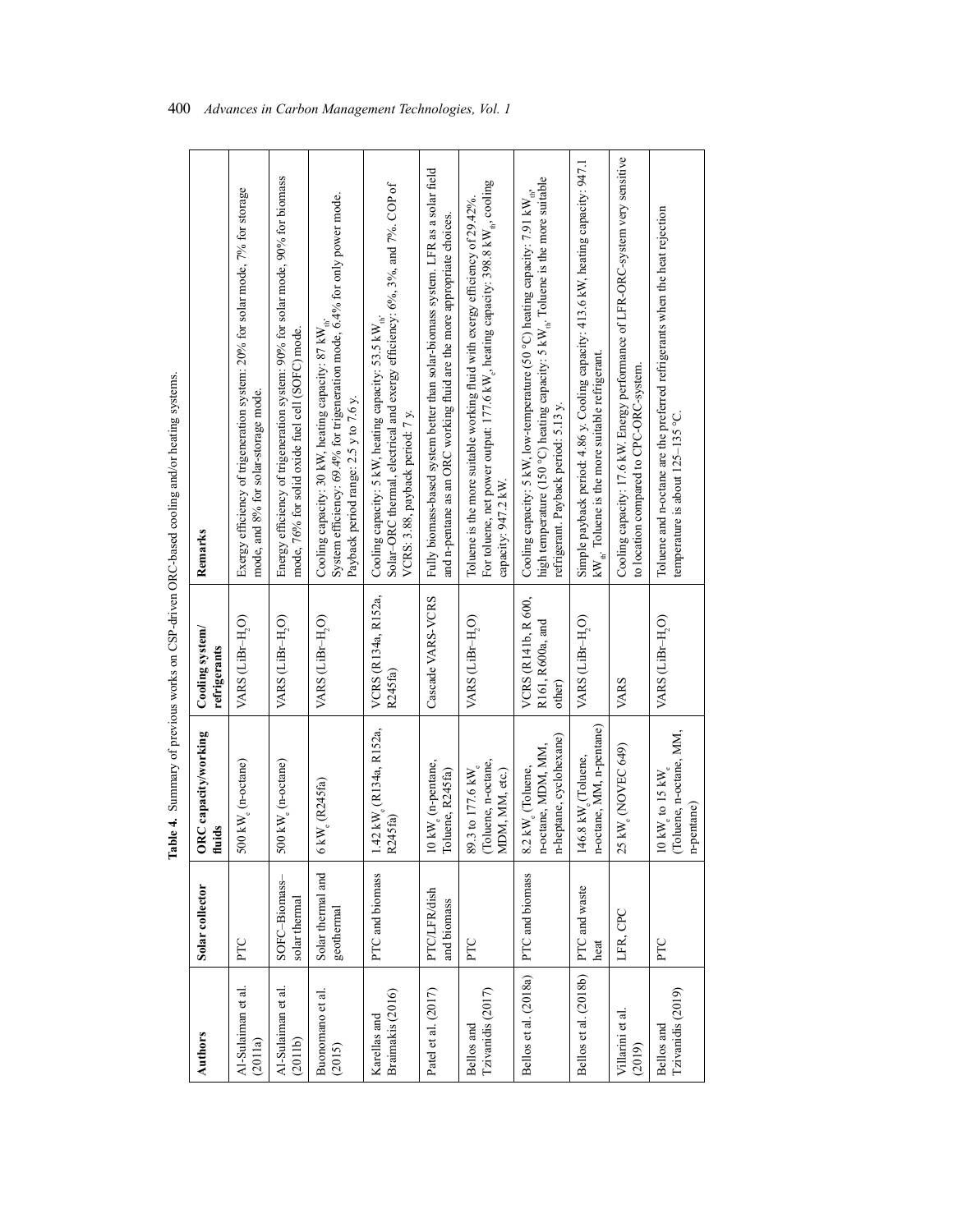

absorption refrigeration system (Adopted from Patel et al., 2017). **Figure 6.** Simplified schematic of a typical organic Rankine cycle-based electricity and cascaded vapor compression and

A bottoming VARS using lithium bromide-water ( $LiBr-H_2O$ ) as a refrigerant is limited to space cooling at a commercial level (Tassou et al., 2010). Vapor absorption refrigeration systems with ammonia– water (NH<sub>3</sub>–H<sub>2</sub>O) are less advisable for food applications due to toxicity, flammability, low boiling point temperature difference of refrigerant and absorbent, low coefficient of performance and incompatibility with materials (Deng et al., 2011). Integrated systems based on adsorption cooling and liquid desiccant cooling technologies are still at the research and development phase (Jradi and Riffat, 2014).

Concentrated solar thermal energy-powered organic Rankine cycle systems integrated VARS, which works on thermal energy, are typically limited to space cooling. On the other hand, ORC-integrated VCRS, which works on electrical energy, can be used for refrigeration applications. Patel et al. (2017) proposed a concentrated solar thermal energy and biomass energy-powered ORC unit with a cascaded refrigeration system, as shown in Figure 6. In such a system, the electricity and heat duty requirements of the VCRS and VARS are fulfilled by the ORC-unit, combining the advantages of both systems. The cascaded system achieves low temperature (up to  $-20$  °C) cooling and requires much lower electricity compared to the vapor compression refrigeration system (Patel et al., 2017).

#### **5. Design Considerations**

The key aspects of designing CSP-integrated ORC-unit-based multi-generation systems optimally are briefly covered in this section.

#### *5.1 Solar irradiation data*

The duration and intensity of the solar irradiation affect the performance, capacity factor, and economic viability of the system significantly. The sizing and configuration of the system also depend on the solar irradiation. Local factors like fog and pollution level, dust/sand storms, wind speeds and their variations also need to be considered when selecting the place of installation.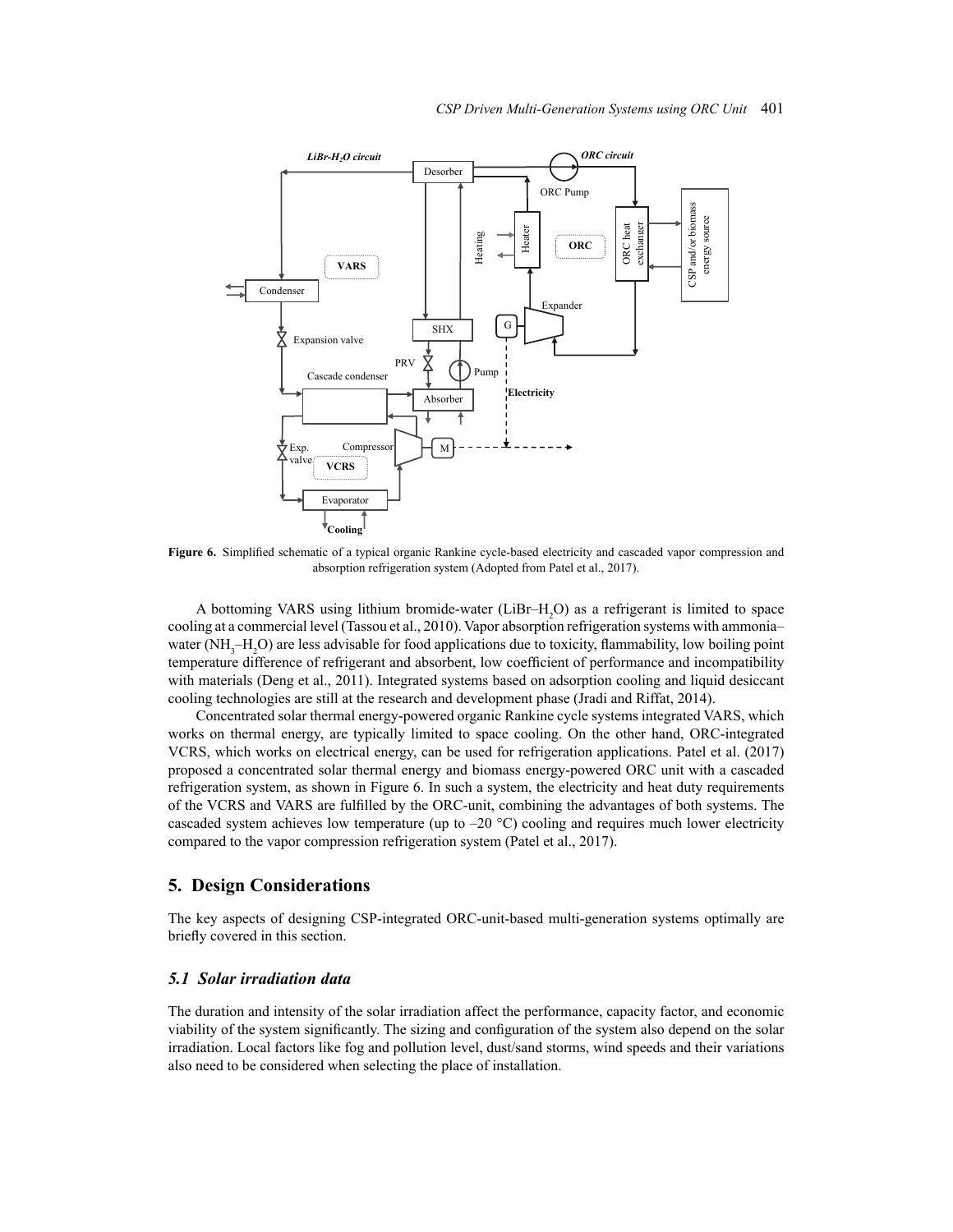#### *5.2 Solar collector field and thermal energy storage*

Concentrated solar collector type and size and thermal energy storage type and size need to be carefully selected, as both these systems have major shares in the capital cost of the complete system. Optical efficiency and overall heat loss coefficients are crucial parameters for concentrated solar collector fields and improvements in these parameters often increase the solar field cost. The use of thermal energy storage facilitates delivery of the utilities according to the need by absorbing the variations due to fluctuations in the solar irradiation. For off-grid locations, where there are no available central grids, integration of other energy sources, fossil fuel based or biomass based, may be needed to meet the utility demands.

#### *5.3 Organic Rankine cycle power system and other sub-systems*

The selection of cycle configuration, component types and designs, and working fluid is important for efficiently converting solar thermal energy into multiple products. All these parameters are dependent on the application type and maximum capacity requirement. The other products (cooling, heating, fresh water) should be selected based on the needs of the region. The primary need (electricity, cooling, heating or fresh water) of the place is of vital importance for successful implementation. The cooling and desalination systems can be thermal energy driven or electrical energy driven, and the selection depends on the techno-economic analysis. Integration of thermal energy driven systems with an organic Rankine cycle power system enables a high energy utilization factor and high overall system efficiency. However, in such a system, the net power output is lower compared to only power generating systems with a condensing turbine. Therefore, the selection of an ORC power system and other sub-systems should be done carefully.

#### *5.4 Load characteristics*

The system design needs to be based on a detailed analysis of the part-load characteristics of the components of the multi-generation systems. Due to the mismatch between supply and demand, the major challenge is to provide a dilute and variable nature of solar energy input to the various demands. Moreover, it needs to be addressed that the actual system performance may differ from that of the design predictions due to the system inertia causing delays during the start-up and shut-down phases.

#### *5.5 System configuration and control*

For optimal system configuration, all of the aforementioned parameters need to be considered carefully. The process controls of the CSP-driven multi-generation systems based on the ORC technology should be designed as a subset of the overall plant control strategy. A proper system configuration and control provide desired products to the consumers cost-effectively and reliably.

#### *5.6 Cost*

Concentrated solar collector powered medium-scale dispatchable multi-generation energy systems with thermal energy storage are typically more costly than fossil fuel based and biomass based systems. However, factors like availability of fossil fuels and biomass as well as high carbon footprints for the former and high water footprints for the latter are the major drawbacks of these technologies.

#### **6. Concluding Remarks**

In this chapter, concentrated solar thermal energy-driven multi-generation systems based on the organic Rankine cycle technology were reviewed. Power generation, cogeneration, trigeneration, and multi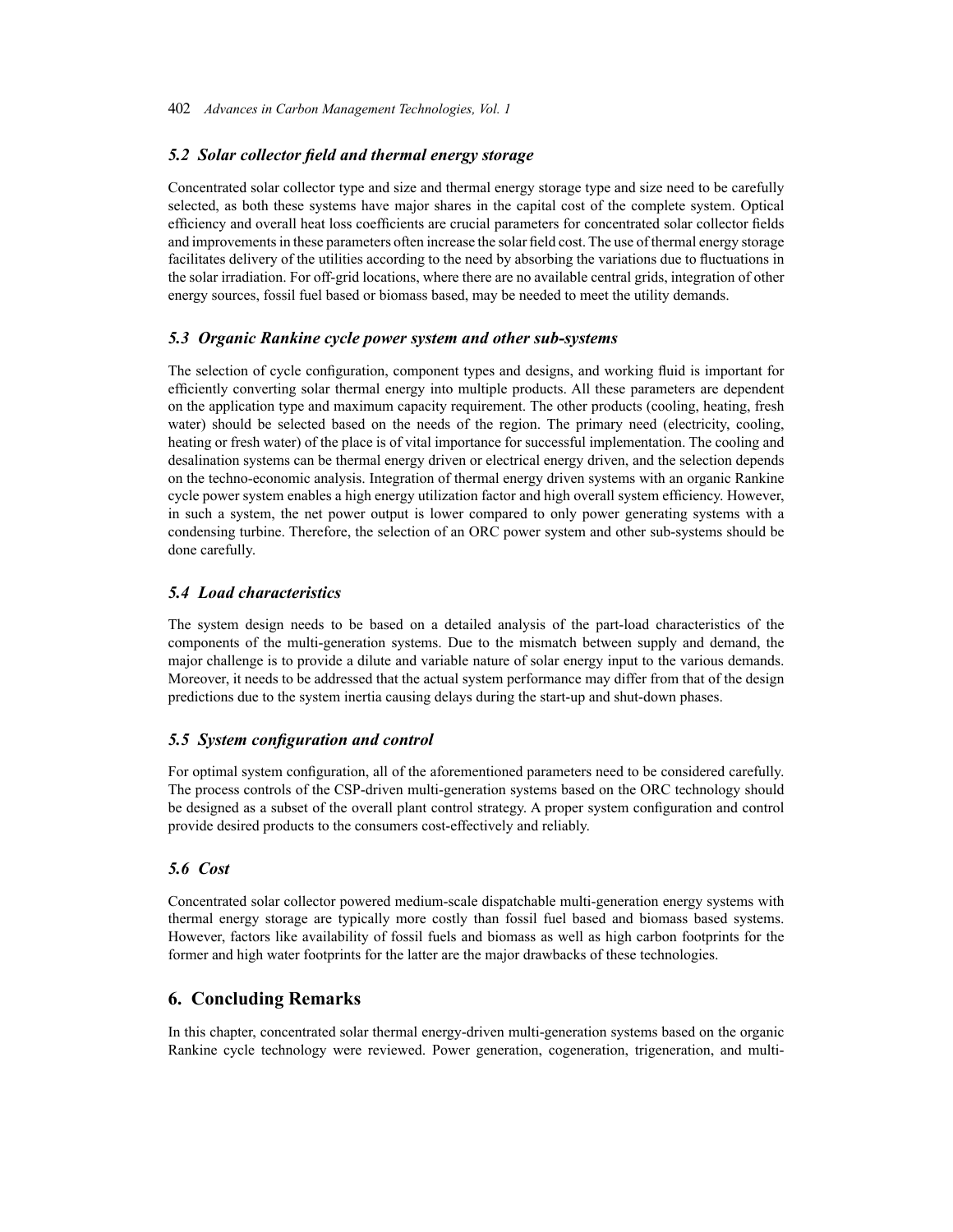generation systems were discussed, and their possible configurations were presented. Issues related to the system design were addressed.

For solar organic Rankine cycle systems, parabolic trough collector and linear Fresnel reflector technologies are typically used. For cost parity, the cost of the linear Fresnel reflector technology  $(\epsilon/m^2)$  should be about 50% to 60% lower than that of the parabolic trough collector technology. A recently analyzed nanostructured polymer foil-based concentrated solar field is a promising alternative for small to medium-scale organic Rankine cycle systems.

For fresh water generation applications, thermal energy driven multi-effect distillation is a better option than the electrical energy driven reverse osmosis system. The type of components (expander, heat exchangers and pump) and working fluid of the organic Rankine cycle power system should be decided based on the solar collector field data, type of application, and capacity of the system.

For cooling applications, depending on the temperature needed, either the electrical energy driven conventional vapor compression refrigeration systems or the thermal energy driven vapor absorption refrigeration systems can be used. The recently investigated cascaded refrigeration system is a promising alternative; however, it is currently at the research stage and no commercial plant exists as of yet.

The selection of type and size of the concentrated solar field, thermal energy storage, organic Rankine cycle power system, and other sub-systems is of vital importance for attaining a cost-effective solution. Solar irradiation data and load characteristics affect the overall system configuration and controller design.

#### **Acknowledgement**

The present work has been funded by the European Union's Horizon 2020 research and innovation programme with a Marie Skłodowska-Curie Individual Fellowship under grant agreement no. 794562 (Project: Small-scale CSP). The financial support is gratefully acknowledged.

#### **Nomenclature**

| $A_{p,CL}$      | aperture area of the solar collector field $(m2)$                               |
|-----------------|---------------------------------------------------------------------------------|
| DNI             | direct normal irradiance $(W/m2)$                                               |
| h               | specific enthalpy (J/kg)                                                        |
| IAM             | incidence angle modified                                                        |
| m               | mass flow rate $(kg/s)$                                                         |
| $\dot{W}$       | power $(W)$                                                                     |
| $\dot{\varrho}$ | heat rate $(W)$                                                                 |
| T               | temperature $(^{\circ}C)$                                                       |
| $U_{l,1}$       | first-order heat loss coefficient based on aperture area $(W/(m^2 \cdot K))$    |
| $U_{l,2}$       | second-order heat loss coefficient based on aperture area $(W/(m^2 \cdot K^2))$ |

#### *Greek symbols*

*η* efficiency

#### *Subscripts*

*a* ambient *c* condenser *CL* collector *e* evaporator *g* generator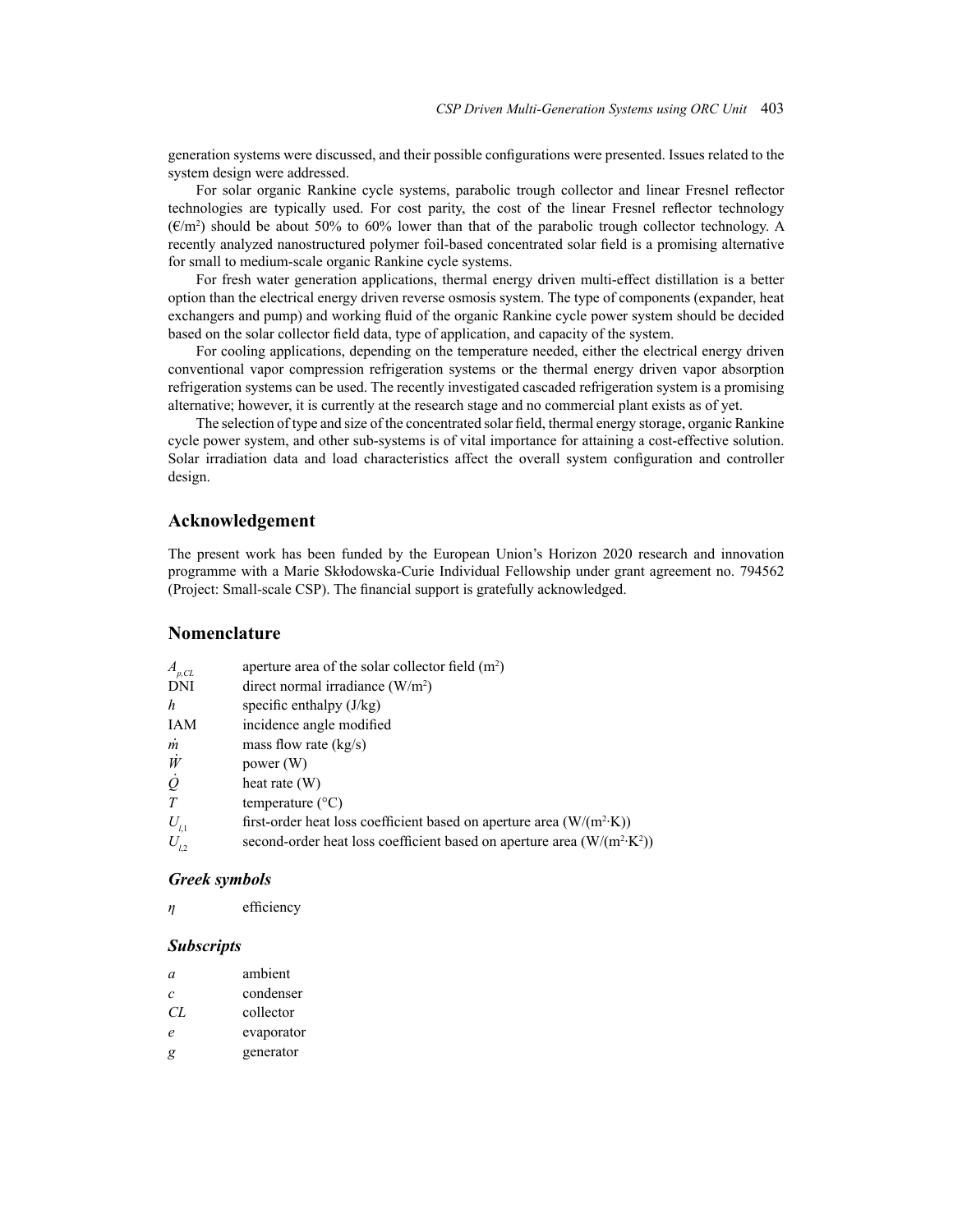| ĬS       | isentropic |
|----------|------------|
| m        | mean       |
| $\Omega$ | optical    |
| P        | pump       |
| Ŧ        | turbine    |

#### *Abbreviations*

| <b>CSP</b>  | concentrated solar power   |
|-------------|----------------------------|
| <b>HMDS</b> | hexamethyldisiloxane       |
| <b>HTF</b>  | heat transfer fluid        |
| LFR.        | linear Fresnel reflector   |
| <b>ORC</b>  | organic Rankine cycle      |
| <b>PTC</b>  | parabolic trough collector |

#### **References**

- Al-Sulaiman, F.A., Dincer, I. and Hamdullahpur, F. 2011a. Exergy modeling of a new solar driven trigeneration system. Sol. Energy 85: 2228–2243.
- Al-Sulaiman, F.A., Hamdullahpur, F. and Dincer, I. 2011b. Performance comparison of three trigeneration systems using organic Rankine cycles. Energy 36: 5741–5754.
- Alfa Laval. 2018. <www.alfalaval.com/globalassets/documents/products/process-solutions/desalination-solutions/multieffect-desalination/fresh-water-brochure-pee00251en-1201.pdf>, accessed 01.07.18.
- Astolfi, M., Mazzola, S., Silva, P. and Macchi, E. 2017. A synergic integration of desalination and solar energy systems in stand-alone microgrids. Desalin. 419: 169–180.
- Bao, J. and Zhao, L. 2013. A review of working fluid and expander selections for organic Rankine cycle. Renew. Sustain. Energy Rev. 24: 325–342.
- Bellos, E. and Tzivanidis, C. 2017. Parametric analysis and optimization of a solar driven trigeneration system based on ORC and absorption heat pump. Journal of Cleaner Production 161: 493–509.
- Bellos, E. and Tzivanidis, C. 2018. Investigation of a hybrid ORC driven by waste heat and solar energy. Energy Convers. Manage. 156: 427–439.
- Bellos, E., Vellios, L., Theodosiou, I.C. and Tzivanidis, C. 2018a. Investigation of a solar-biomass polygeneration system. Energy Convers. Manage. 173: 283–295.
- Bellos, E., Tzivanidis, C. and Torosian, K. 2018b. Energetic, exergetic and financial evaluation of a solar driven trigeneration system. Thermal Science and Engineering Progress 7: 99–106.
- Bellos, E. and Tzivanidis, C. 2019. Evaluation of a solar driven trigeneration system with conventional and new criteria. International Journal of Sustainable Energy 38(3): 238–252.
- Bruno, J.C., Lopez-Villada, J., Letelier, E., Romera, S. and Coronas, A. 2008. Modelling and optimisation of solar organic rankine cycle engines for reverse osmosis desalination. Appl. Therm. Eng. 28(17-18): 2212–2226.
- Buonomano, A., Calise, F., Palombo, A. and Vicidomini, M. 2015. Energy and economic analysis of geothermal-solar trigeneration systems: A case study for a hotel building in Ischia. Appl. Energy 138: 224–241.
- Casartelli, D., Binotti, M., Silva, P., Macchi, E., Roccaro, E. and Passera, T. 2015. Power block off-design control strategies for indirect solar ORC cycles. Energy Proc. 69: 1220–1230.
- Cocco, D. and Cau, G. 2015. Energy and economic analysis of concentrating solar power plants based on parabolic trough and linear Fresnel collectors. Proc. IMechE Part A: J. Power and Energy 229(6): 677–688.
- Cocco, D. and Serra, F. 2015. Performance comparison of two-tank direct and thermocline thermal energy storage systems for 1 MWe class concentrating solar power plants. Energy 81: 526–536.
- Delgado-Torres, A.M. and García-Rodríguez, L. 2007. Comparison of solar technologies for driving a desalination system by means of an organic Rankine cycle. Desalin. 216(1-3): 276–291.
- Deng, J., Wang, R.Z. and Han, G.Y. 2011. A review of thermally activated cooling technologies for combined cooling, heating and power systems. Prog. Energy Combust. Sci. 37: 172–203.
- Desai, N.B. and Bandyopadhyay, S. 2015. Integration of parabolic trough and linear fresnel collectors for optimum design of concentrating solar thermal power plant. Clean Technologies and Environmental Policy 17(7): 1945–1961.
- Desai, N.B. and Bandyopadhyay, S. 2016. Thermo-economic analysis and selection of working fluid for solar organic Rankine cycle. Appl. Therm. Eng. 95: 471–481.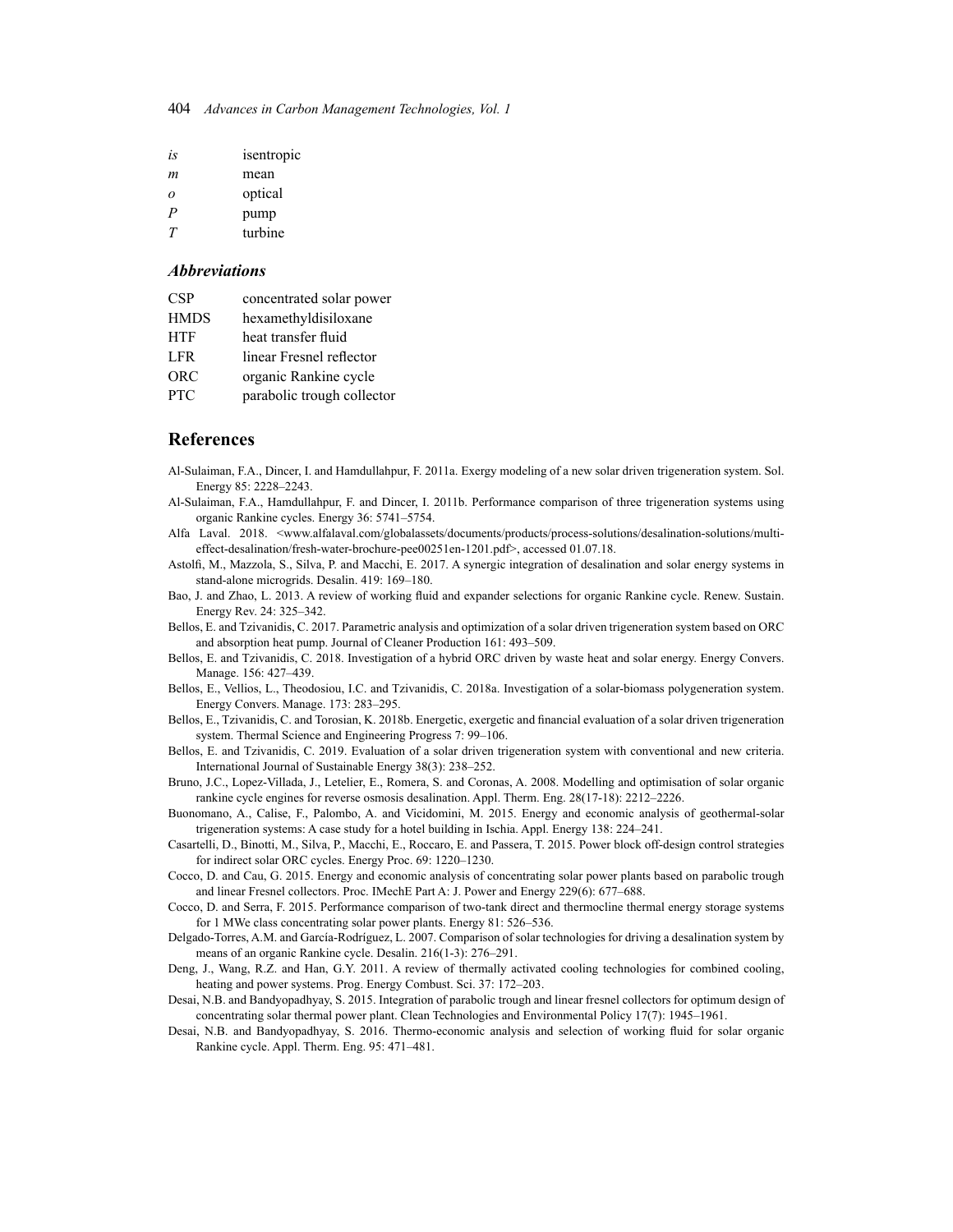- Desai, N.B., Pranov, H. and Haglind, F. 2019a. Techno-economic analysis of a power generation system consisting of a foil-based concentrating solar collector and an organic Rankine cycle unit. *In*: Proceedings of the 32nd International Conference on Efficiency, Cost, Optimization, Simulation and Environmental Impact of Energy Systems (ECOS 2019).
- Desai, N.B., Pranov, H. and Haglind, F. 2019b. Solar thermal energy driven organic Rankine cycle systems for electricity and fresh water generation. *In*: Proceedings of the 5th International Seminar on ORC Power Systems (ORC 2019). (Accepted for publication).
- El-Emam, R.S. and Dincer, I. 2018. Investigation and assessment of a novel solar-driven integrated energy system. Energy Convers. Manage. 158: 246–255.
- Garg, P., Orosz, M.S. and Kumar, P. 2016. Thermo-economic evaluation of ORCs for various working fluids. Appl. Therm. Eng. 109: 841–853.
- Gerbens-Leenes, P.W., Hoekstra, A.Y. and Van der Meer, T. 2009. The water footprint of energy from biomass: A quantitative assessment and consequences of an increasing share of bio-energy in energy supply. Ecological Economics 68(4): 1052–1060.
- Ghobeity, A., Noone, C.J., Papanicolas, C.N. and Mitsos, A. 2011. Optimal time-invariant operation of a power and water cogeneration solar-thermal plant. Sol. Energy 85: 2295–2320.
- He, Y.-L., Mei, D.-H., Tao, W.-Q., Yang, W.-W. and Liu, H.-L. 2012. Simulation of the parabolic trough solar energy generation system with organic Rankine cycle. Appl. Energy 97: 630–641.
- Heller, P. (ed.). 2017. The Performance of Concentrated Solar Power (CSP) Systems: Analysis, Measurement and Assessment. Woodhead Publishing.
- Hoffmann, J.E. and Dall, E.P. 2018. Integrating desalination with concentrating solar thermal power: Namibian case study. Renew. Energy 115: 423–432.
- Hung, T.C. 2001. Waste heat recovery of organic Rankine cycle using dry fluids. Energy Convers. Manage. 42: 539–553.
- Imran, M., Usman, M., Park, B.S. and Lee, D.H. 2016. Volumetric expanders for low grade heat and waste heat recovery applications. Renew. Sustain. Energy Rev. 57: 1090–1109.
- IRENA. 2012. Water Desalination Using Renewable Energy.
- Javanshir, A., Sarunac, N. and Razzaghpanah, Z. 2018. Thermodynamic analysis and optimization of single and combined power cycles for concentrated solar power applications. Energy 157: 65–75.
- Jradi, M. and Riffat, S. 2014. Tri-generation systems: Energy policies, prime movers, cooling technologies, configurations and operation strategies. Renew. Sustain. Energy Rev. 32: 396–415.
- Karellas, S., Terzis, K. and Manolakos, D. 2011. Investigation of an autonomous hybrid solar thermal ORC–PV RO desalination system. The Chalki island case. Renew. Energy 36(2): 583–590.
- Karellas, S. and Braimakis, K. 2016. Energy-exergy analysis and economic investigation of a cogeneration and trigeneration ORC-VCC hybrid system utilizing biomass fuel and solar power. Energy Convers. Manag. 107: 103–113.
- Li, C., Kosmadakis, G., Manolakos, D., Stefanakos, E., Papadakis, G. and Goswami, D.Y. 2013. Performance investigation of concentrating solar collectors coupled with a transcritical organic Rankine cycle for power and seawater desalination co-generation. Desalin. 318: 107–117.
- Liu, B.T., Chien, K.H. and Wang, C.C. 2004. Effect of working fluids on organic Rankine cycle for waste heat recovery. Energy 29(8): 1207–1217.
- Maksiuta, D., Moroz, L., Burlaka, M. and Govoruschenko, Y. 2017. Study on applicability of radial-outflow turbine type for 3 MW WHR organic Rankine cycle. Energy Proc. 129: 293–300.
- Mathkor, R., Agnew, B., Al-Weshahi, M. and Latrsh, F. 2015. Exergetic analysis of an integrated tri-generation organic Rankine cycle. Energies 8(8): 8835–8856.
- Nafey, A.S. and Sharaf, M.A. 2010. Combined solar organic Rankine cycle with reverse osmosis desalination process: Energy, exergy, and cost evaluations. Renew. Energy 35: 2571–2580.
- Nafey, A.S., Sharaf, M.A. and García-Rodríguez, L. 2010. Thermo-economic analysis of a combined solar organic Rankine cycle-reverse osmosis desalination process with different energy recovery configurations. Desalin. 261(1-2): 138–147.
- Nixon, J.D. and Davies, P.A. 2012. Cost-exergy optimisation of linear Fresnel reflectors. Sol. Energy 86: 147–156.
- NREL. 2019. National Renewable Energy Laboratory. <https://solarpaces.nrel.gov/by-status/operational>. Accessed on 27.05.2019.
- Patel, B., Desai, N.B. and Kachhwaha, S.S. 2017. Thermo-economic analysis of solar-biomass organic Rankine cycle powered cascaded vapor compression-absorption system. Sol. Energy 157: 920–933.
- Patil, V.R., Biradar, V.I., Shreyas, R., Garg, P., Orosz, M.S. and Thirumalai, N.C. 2017. Techno-economic comparison of solar organic Rankine cycle (ORC) and photovoltaic (PV) systems with energy storage. Renew. Energy 113: 1250–1260.
- Petrollese, M., Cau, G. and Cocco, D. 2018. The Ottana solar facility: Dispatchable power from small-scale CSP plants based on ORC systems. Renewable Energy (in press).
- Petrollese, M. and Cocco, D. 2019. Robust optimization for the preliminary design of solar organic Rankine cycle (ORC) systems. Energy Convers. Manage. 184: 338–349.
- Quoilin, S., Van Den Broek, M., Declaye, S., Dewallef, P. and Lemort, V. 2013. Techno-economic survey of Organic Rankine Cycle (ORC) systems. Renew. Sustain. Energy Rev. 22: 68–186.